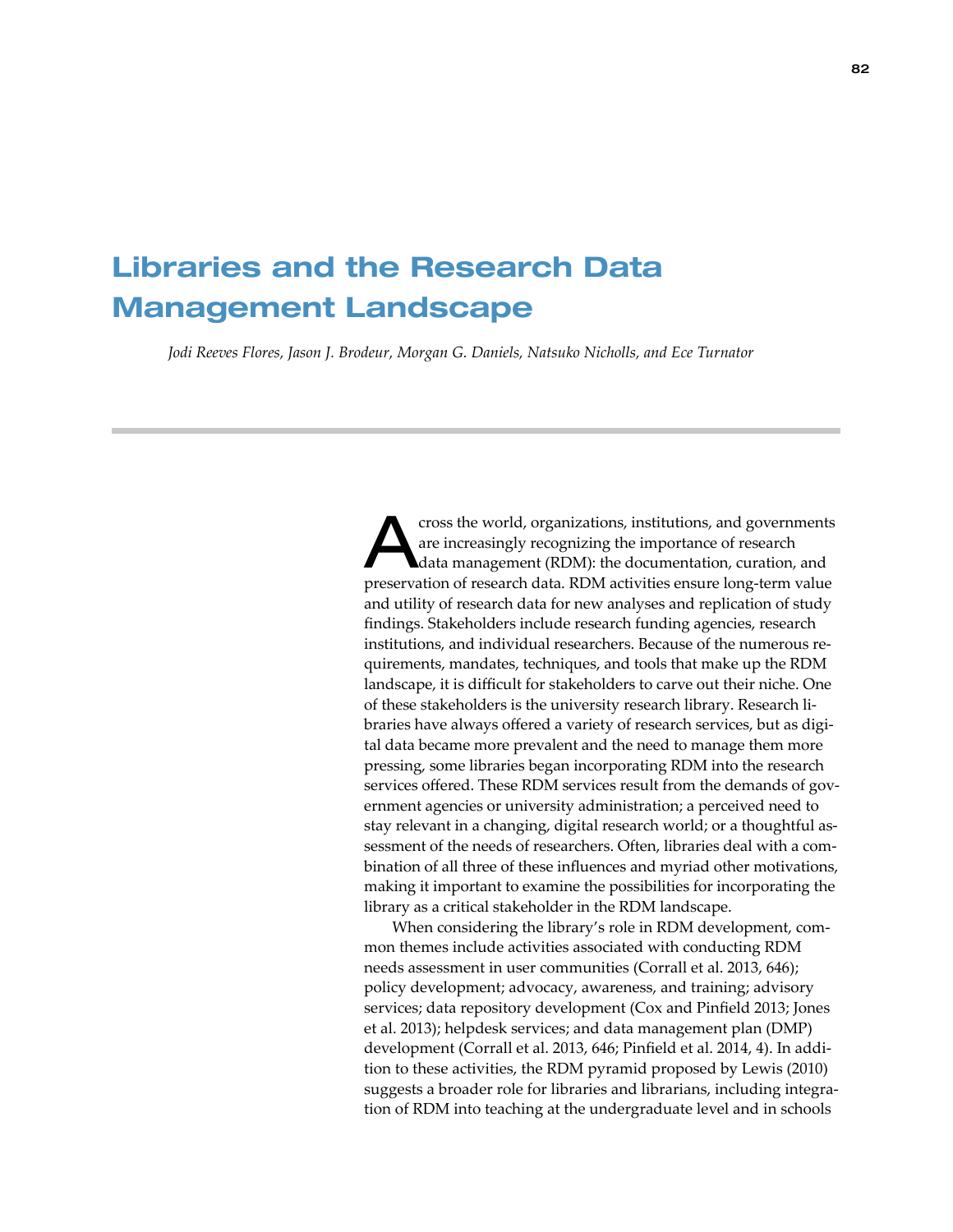

*Fig. 1: Research data management pyramid for libraries, as presented by Lewis (2010)*

of library and information science, as well as influence and participation in national policy development (figure 1).

As fellows of the Council on Library and Information Resources (CLIR) and the Digital Library Federation (DLF) who have experience within the researcher community and the library/RDM community, we are keenly interested in the role that libraries should assume in building coordination between funding agencies, institutions, and researchers. Research libraries moving into this space increasingly see themselves as major contributors to RDM activity in general and in the design of research data services in particular (Pinfield et al. 2014). However, libraries operate with finite resources, mandates, and limited researcher buy-in.

Taking into consideration these issues, the experiences of library staff from multiple institutions, and our hybrid research/library experiences, we advocate that libraries work to situate themselves in the wider RDM landscape so that they can make strategic decisions about their activities in RDM support development and work with those parties outside of the library best suited to address research needs. In this way, libraries can leverage both their relationship with university leadership and research support units, and their ability to disseminate knowledge regarding requirements, standards, and tools, to assume a leadership role in fostering a more collaborative and navigable RDM landscape for researchers.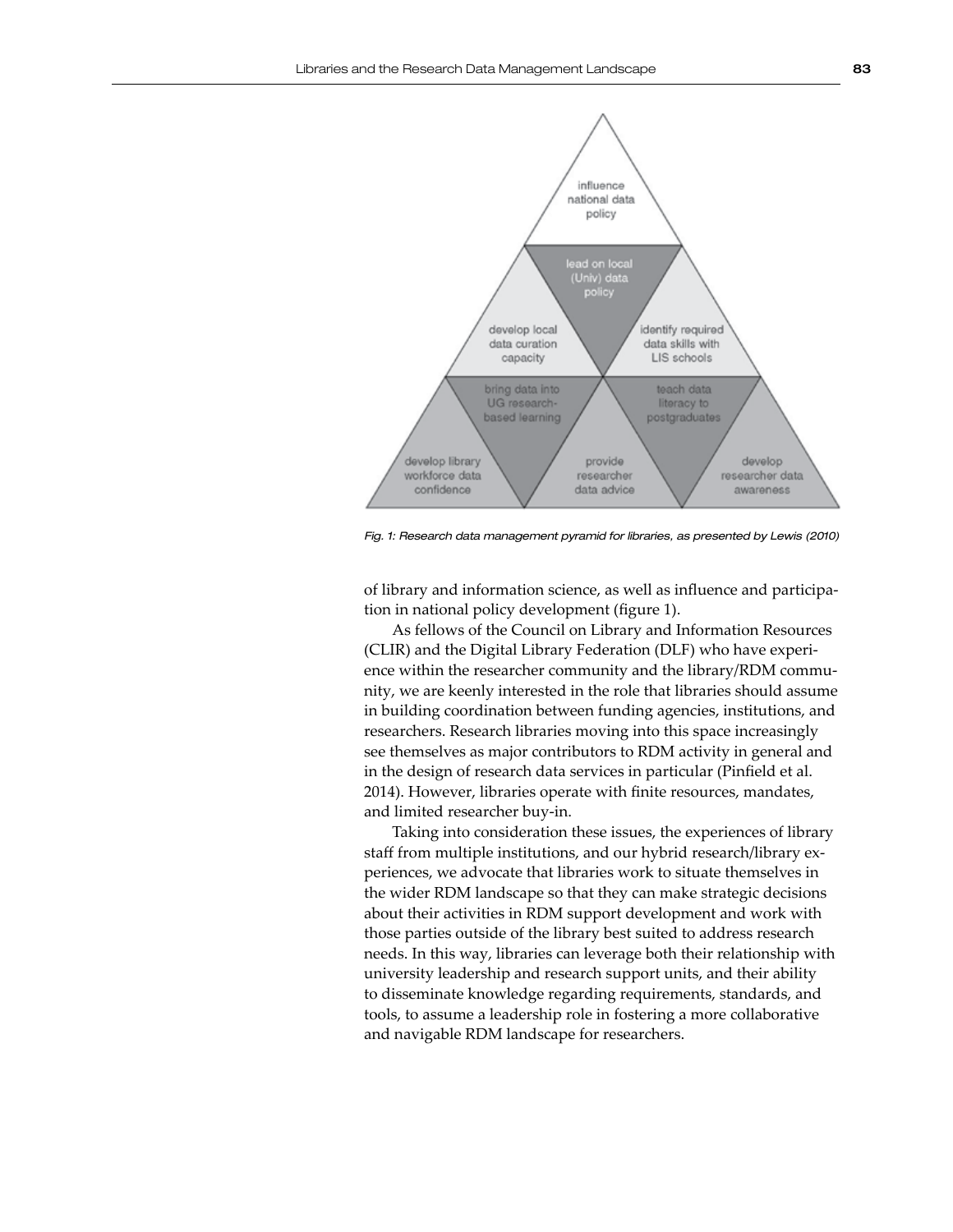## The RDM Landscape

Whether viewed at an institutional, national, or international level, RDM development relies on the collaborative and coordinated work of many engaged partners. Considering the role of the academic library in activities at any of these levels requires a general consideration of the current RDM landscape. Establishing the various stakeholders involved in RDM activities and characterizing their interests, roles, and responsibilities makes it possible to identify activities where the library is well situated to facilitate and coordinate RDM development.

## RDM Stakeholders

Although the spectrum of RDM stakeholders has been variously categorized in the literature (e.g., Erway 2013, 7; Jones et al. 2013, 3; Pinfield et al. 2014, 4), they can be assembled into four main categories (figure 2). This structure is not intended to denote or prescribe segregation between groups, but rather to align them according to similar interests, roles, and responsibilities in RDM.

As the primary funders of academic research, governments and funding agencies have an interest in maximizing the return on their investments. Properly managed and shared data have the potential to yield manifold benefits when reused in primary research,



*Fig. 2: Partners in RDM development, categorized into four general stakeholder groups. Individual stakeholder units are identified in the central ring, with general group interests listed in the adjacent boxes.*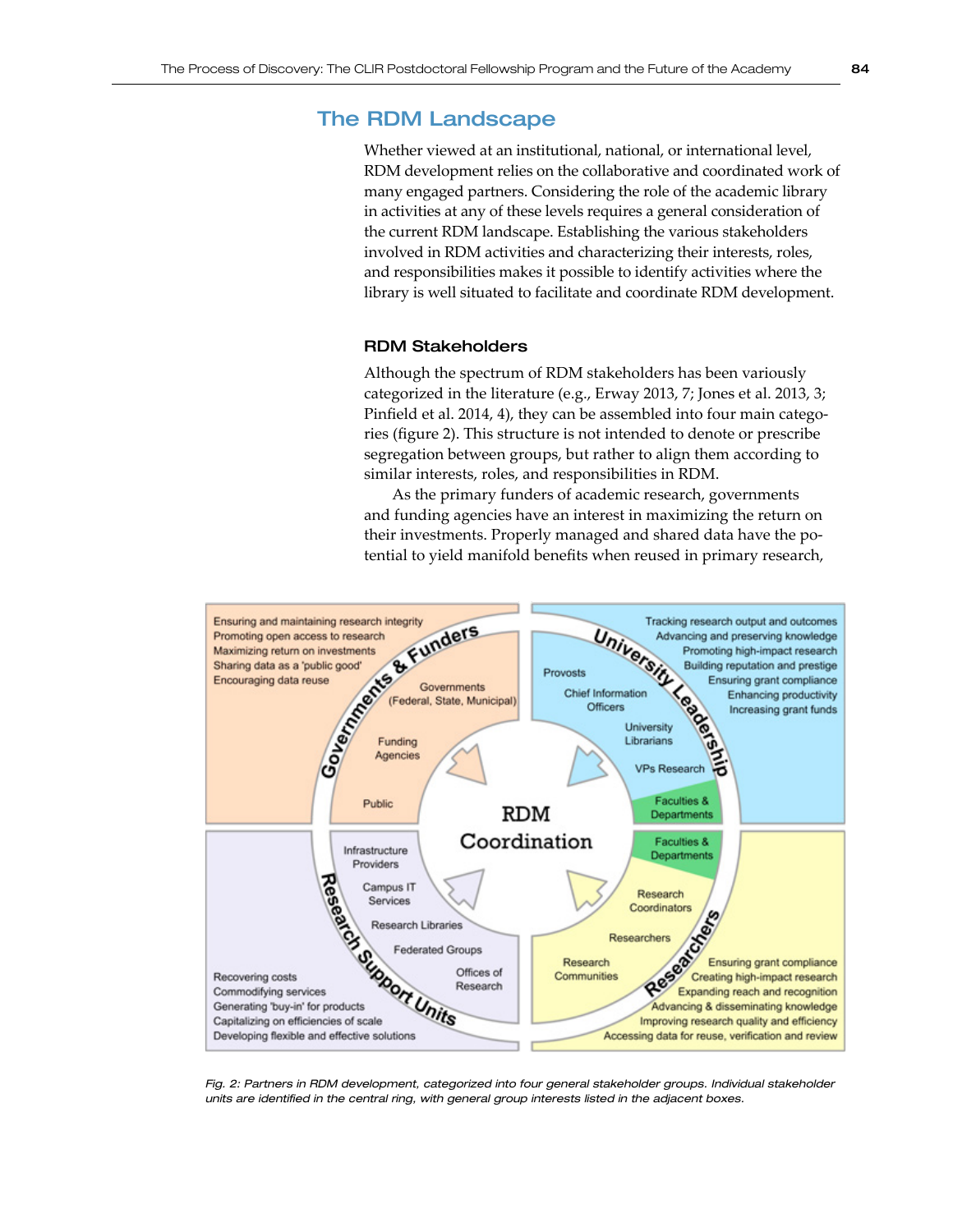follow-up, and synthesis studies, as well as in interdisciplinary and data-intensive research (Heidorn 2011, 662; Pryor 2012, 1). With varying degrees of response, funders encourage RDM activities to ensure that appropriate data stewardship and sharing are embedded in the research process through one or a combination of high-level government recommendations, requirements for submitting RDM plans with grant proposals, and the sharing of research data products where applicable and appropriate.

The RDM interests of university leadership—university provosts, chief information officers, vice presidents of research, and university librarians—reflect their responsibilities to jurisdictional government agencies and funders, as well as to their institutional researchers, students, and community. These interests include ensuring compliance, advancing the creation and preservation of knowledge, tracking research output, and building the institution's reputation and prestige. Additionally, members of the university leadership group may be researchers themselves and, as such, identify strongly with the research culture in their specific discipline. In view of these factors, the RDM approaches and activities initiated at the level of university administration reflect a combination of requirements imposed by national governments and funding agencies, the awareness and perceived importance of RDM by those in leadership positions, and developments occurring within various departments and service units at the institution (Erway 2013, 7).

As the producers of data and disseminators of knowledge, researchers and their associated communities, departments, and faculties regard RDM as a means of ensuring compliance with funders, increasing the efficiency and quality of their research, and advancing knowledge in their field of study (Erway 2013, 10). The interests, challenges, and needs of researchers with respect to RDM vary by discipline, as well as by institutional and national context.

Addressing the diverse interests and requirements of the other RDM stakeholders takes the combined efforts of several research support units at institutional, national, and international levels. RDM partners at the institutional level commonly include the library, information technology (IT) services, and the office of research, as well as other relevant internal and third-party service providers (Jones et al. 2013, 3; Pinfield et al. 2014, 4). At national and international levels, RDM includes the collaboration of infrastructure providers and is both discipline-specific and cross-disciplinary. These parties have an interest in developing effective RDM solutions and services that are highly used, scalable, and sustainable. Such development needs to commodify or ensure long-term support for services and requires a clear definition of RDM roles and responsibilities among units.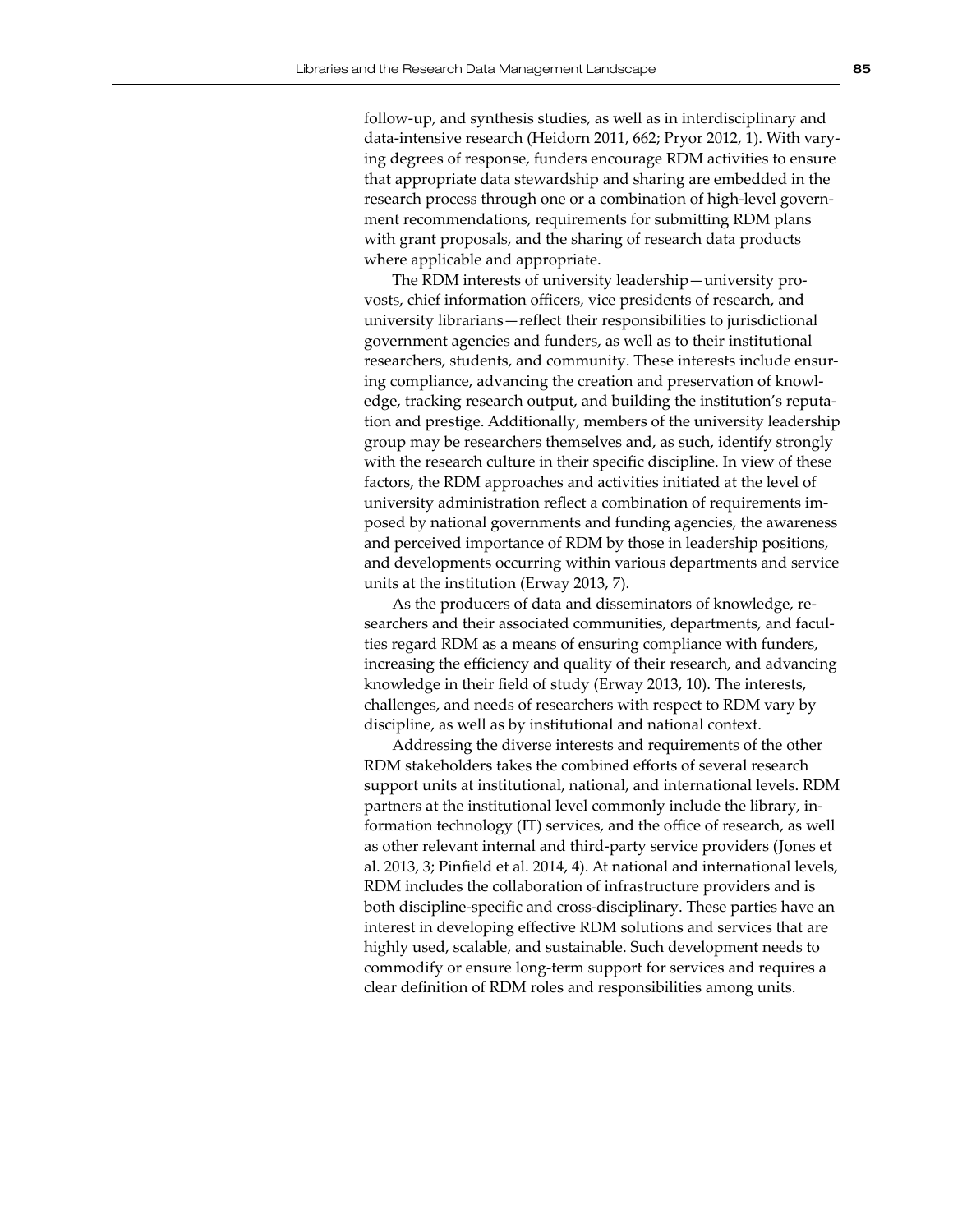## The Need for RDM Coordination at Varying Levels

RDM development takes place over many levels, ranging from international collaborations to national and institutional policy development to efforts within individual research groups. Although each of the previously introduced stakeholder groups has a significant role in RDM development activities, their interests, involvement, and contributions vary with the level. Furthermore, the divergent interests and expertise among these groups present obstacles to the creation of a comprehensive, cohesive data stewardship and sharing ecosystem. Where these differences result in substantial challenges to processes or practices, it is necessary for one or more of the partner groups to assume a coordinating and mediating role in RDM development (i.e., the central position in figure 2). Given the various levels of development and their diverse circumstances and dynamics, opportunities for groups to lead coordination efforts flourish.

For instance, the development of government funding agency RDM policies and requirements is uneven, both within and between nations. Variation in these policies has consequences for all stakeholder groups and presents an important area for RDM coordination at a number of levels.

Additionally, in the United States, data management and sharing policies have been implemented to some extent for all major federal grant funders, including the National Science Foundation (NSF), the National Institutes of Health (NIH) and, most recently, the Department of Energy (Dietrich et al. 2012; U.S. Department of Energy 2014). Although most divisions and programs require DMPs for grant proposals and data access upon study completion, a number of inconsistencies remain among agencies (Dietrich et al. 2012). As stated in the U.S. Department of Health and Human Services Public Access Plan (2015), there is a lack of common standards for data management and archiving, as well as a lack of common requirements and enforcement practices for data sharing across agencies. In addition, a policy comparison by Dietrich and colleagues (2012) highlighted inconsistencies in metadata standards used among NSF directorates and programs, which have led to confusion for the researcher.

Like federal funding agencies, institutions differ in their development and implementation of RDM policies. Although nationally driven efforts have led to widespread institutional policy implementation in countries such as Australia, development in other countries—including the United States and the United Kingdom—is ongoing and often uneven (Horton and DCC 2014). The precise nature of the policy development process differs between institutions because their stakeholder interactions, characteristics, and interests provide a unique context, but recent explorations of these efforts have revealed a number of commonalities.

### Supporting Researcher RDM Needs

A great number of coordination opportunities for enhancing data sharing and stewardship activities emerge because, as researchers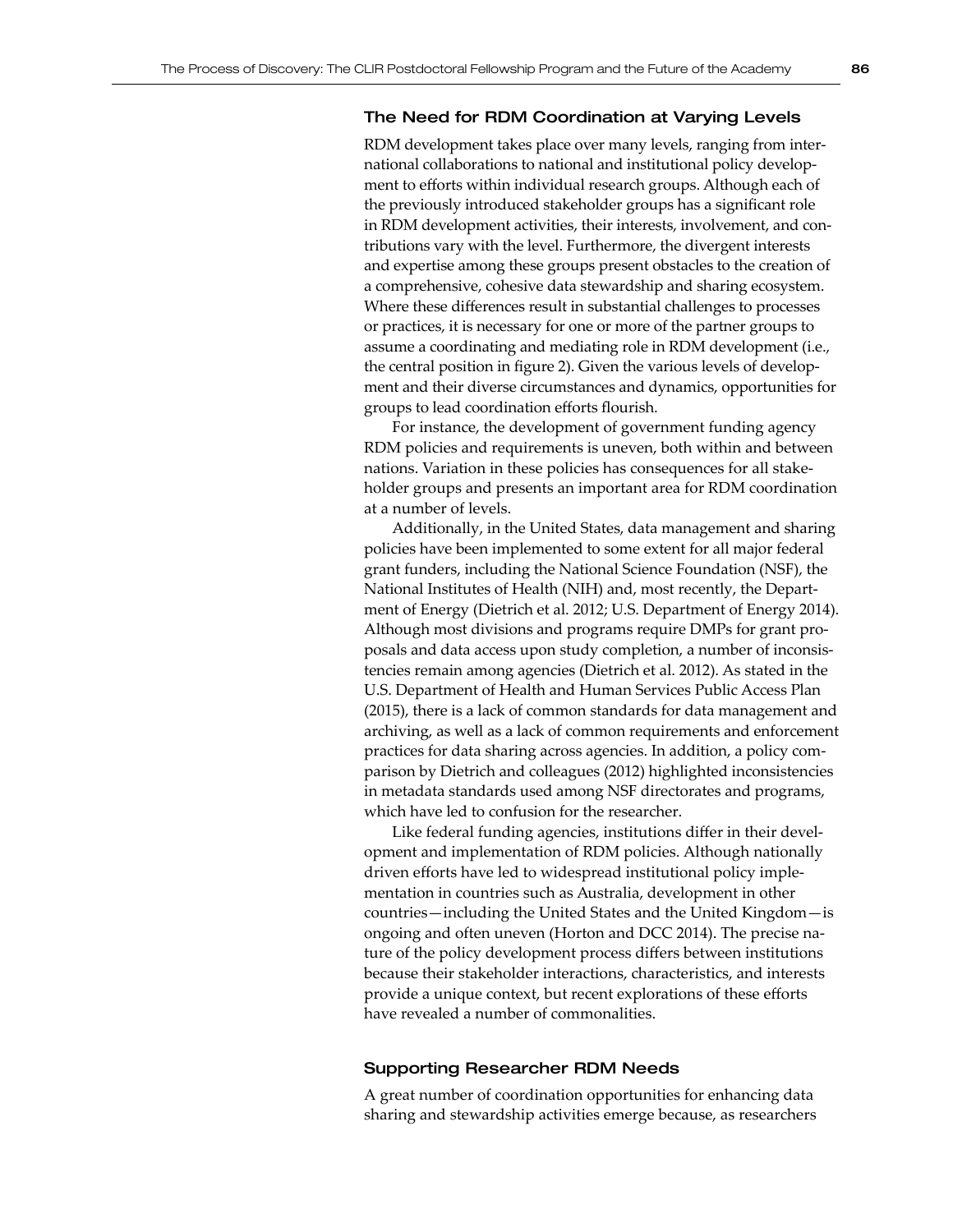commonly identify more closely with their research community than with their institutions, RDM support needs continue to vary among disciplines and within institutions (Akers and Doty 2013, 14; Cox and Pinfield 2013, 19).

Perhaps the most significant opportunity for coordination in managing and sharing data occurs in addressing the considerable variation among academic disciplines in their treatment of and approaches to data organization, documentation, sharing, and preservation. The dimensions of these differences include the quantity, structure, and format of data; the accepted metadata standards in the field; the researchers' interests and requirements to manage and share data; and the discipline-specific norms for sharing data (Cox and Pinfield 2013, 19; Harley et. al. 2010, 4). Disciplines such as astronomy, genomics, ecology, and quantitative social sciences operate within a well-developed culture of data stewardship and sharing, with established metadata standards, tools, and data repositories to support these activities. Conversely, the development of research data standards, tools, and norms has been slower for other disciplines, providing significant opportunities for RDM stakeholder groups to facilitate and coordinate such efforts. For these fields, libraries and library staff—particularly subject specialists—can play an essential role by preparing scholars for new research requirements, such as DMPs, and providing tools and services to support data stewardship activities. Indeed, these actions could help avoid regretful statements such as "had the librarians been involved earlier in the life cycle of the pilot data . . . data preparation and workflows could have been adjusted to accommodate eventual data deposit" (Newton et al. 2011, 15).

Despite the fact that many researchers do understand the importance and academic value of data sharing, there remain several barriers to providing access to data, and this is where many coordination possibilities for enhancing data sharing and stewardship activities lie. By addressing challenges and working to remove barriers, RDM services can enable individual investigators to easily, quickly, and effectively share their primary research data. Such an advancement has the potential to greatly enhance transparency and efficiency, and to foster positive impacts on knowledge advancement in all fields of study (California Digital Library [2](https://dash.library.ucsc.edu/xtf/search?smode=aboutPage)0[1](https://dash.library.ucsc.edu/xtf/search?smode=aboutPage)4).

One challenge involves determining an appropriate repository for long-term data preservation and sharing. Another is imposed on the data stewards who assist researchers in choosing the right repository. Baker and Yarmey (2009) discuss data stewardship as the tending of multiple related repositories from a big-picture perspective, requiring a broad knowledge and solid understanding of repositories' different features, functionality, fees, and any limits on the number or size of data sets that can be deposited in each repository (MetaArchive Cooperative Outreach Committee 2015). A consolidated registry, re3Data, contains information for more than 1,130 data repositories (re3data.org team 2015).

Leading science, technology, engineering, and mathematics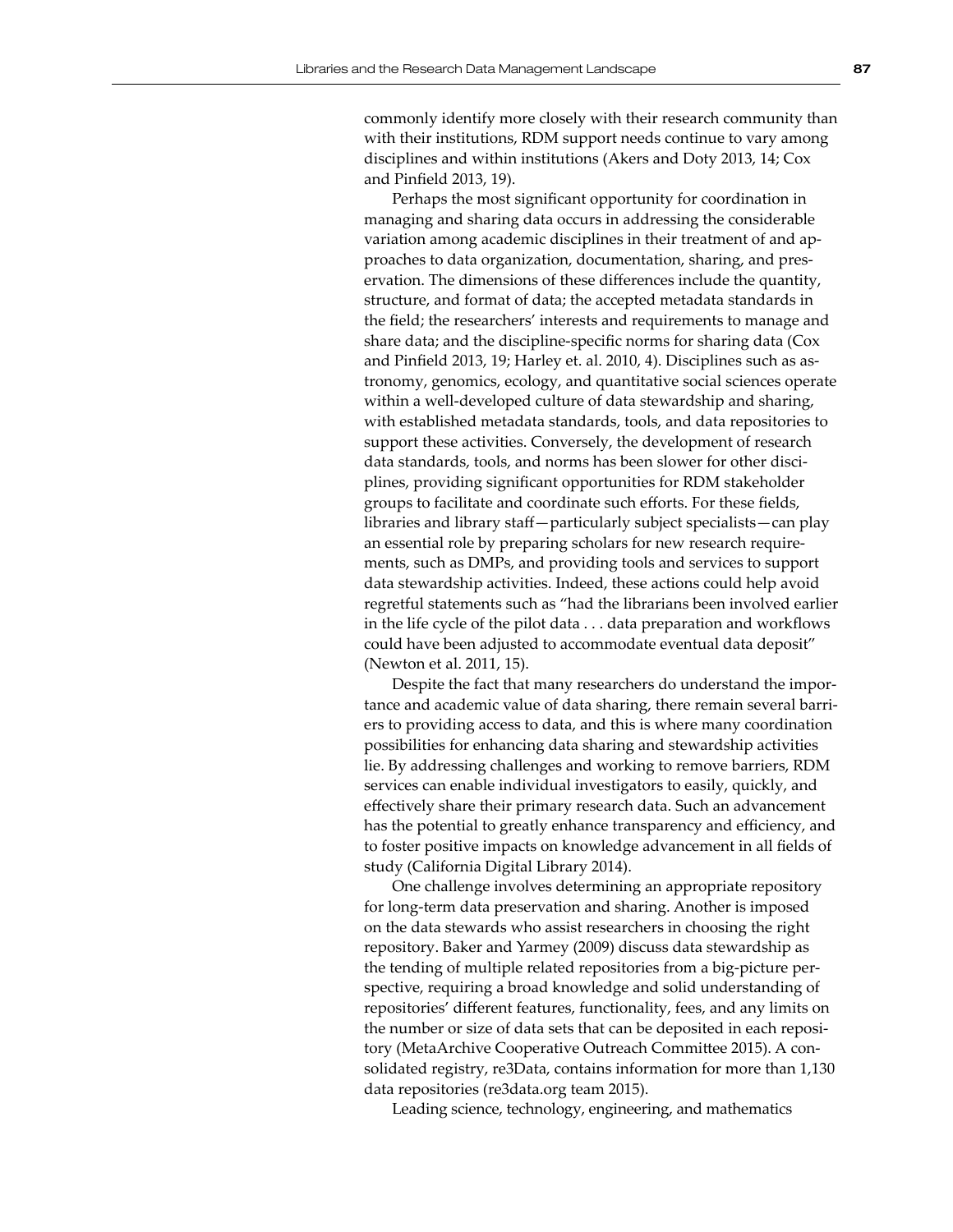publishers are increasingly adopting the practice of publishing data(set) papers in conventional journals and data journals (Candela et al. 2015); therefore, publishers provide authors with instructions for a data set deposit into select trusted/approved repositories. For instance, the *Journal of Environmental Quality,* published by the American Society of Agronomy, currently states in its author guidelines that "dataset papers or collections of datasets integral to a dataset paper can be hosted on the ACSESS internal servers or an appropriate external repository (institutional repositories or another acceptable repository such as Dryad)" (ACSESS Digital Library 2015). The question for both researchers and data consultants is which repository option is better to allow for data accuracy, discoverability, and usefulness.

Some researchers rely on multidisciplinary institutional repositories, which provide publication-related materials from multiple subject areas within a single organization. Researchers in other fields recognize and use common discipline-specific repositories that collect and preserve intrinsically domain- or discipline-oriented research. [Prominent disciplinary repositories include](http://www.google.com/url?q=http%3A%2F%2Fdatadryad.org%2F&sa=D&sntz=1&usg=AFQjCNFvOE_ywhJ6RuwAIU779uveyMKMFA) the [Dryad](http://www.google.com/url?q=http%3A%2F%2Fdatadryad.org%2F&sa=D&sntz=1&usg=AFQjCNFvOE_ywhJ6RuwAIU779uveyMKMFA) Digital Repository for scientific and medical publications, The Archive of the Indigenous Languages of Latin America, the Inter-University Consortium for Political and Social Research, and The Digital Archaeological Record (tDAR). In some cases, a consortium of institutions hosts these repositories, while in other cases, a single institution supports the repository. These varied approaches demand an advanced RDM coordination effort.

## The Academic Library as a Leader in RDM

Because of their expertise in research methodology and knowledge retention, academic librarians can offer relevant leadership in RDM efforts within their universities. Although collaboration across the institution is key in developing an RDM program, research libraries play an essential coordination role in the process.

Campus stakeholder groups such as university administrators, researchers, and research support units all have an interest in how RDM services are designed for their institution. It is the library's unique position, as both a facility with staff who have expertise in many of the issues surrounding RDM and a campus-wide service with relationships among these many stakeholder groups, that favorably positions it to lead the RDM effort (Erway 2013; Shaffer 2013): "The library is well situated to be a key player in data management, curation, and preservation, given its extensive experience with selection, metadata, collections, institutional repositories, preservation, curation and access" (Erway 2013, 10–11).

Academic libraries have a history of provisioning data for research use, giving many librarians a familiarity with the reuse requirements and concerns surrounding research data. Humphrey notes that data services librarians "often assist with locating data, interpreting data documentation, retrieving data files, and providing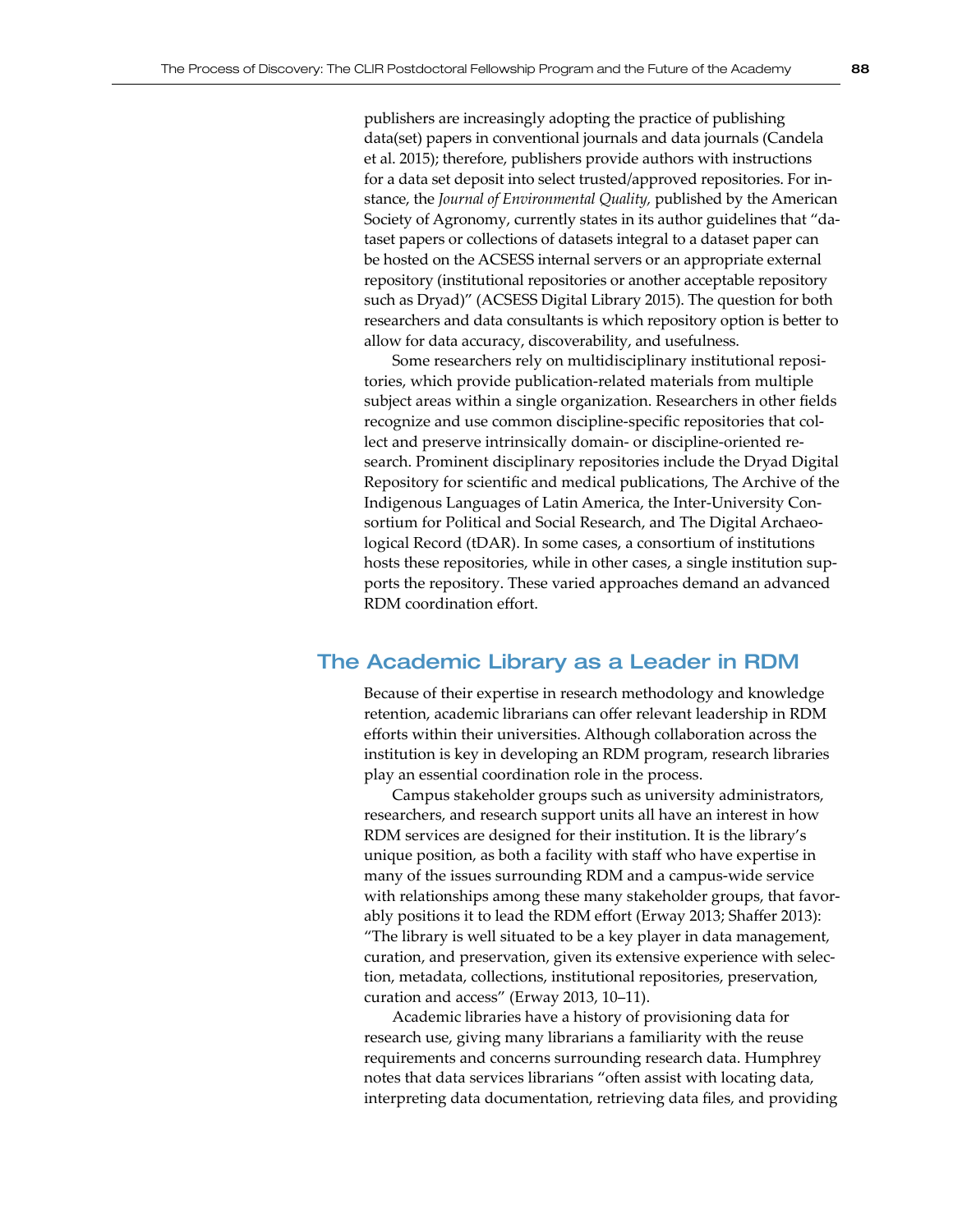the data in a format that can be directly loaded into analytic software" (2014). Experience helping researchers use data sets can be leveraged in the provision of data management services. In addition, academic librarians are masterful at designing and delivering educational content tailored to the research practices of members of various disciplines, at varying levels of expertise. Their fluency and flexibility as instructors equips them to educate members of the university community in RDM issues.

Research library staff have existing relationships with researchers, other research support units, and leaders across the university, making them well situated to coordinate services, such as RDM services, that are offered horizontally across the institution (Humphrey 2014). As institution-wide resources, libraries can coordinate services across disciplines, helping researchers in many disciplines meet best practices in data management. Most researchers are amenable to receiving librarians' expert assistance with multiple aspects of data management, particularly given their own limited resources and the many other demands on their time and energy (McLure et al. 2014). With their connections to faculty and their disciplinary knowledge, subject specialists can raise awareness of RDM services across campus—once they themselves are provided with a background on RDM. Perhaps this is why many academic libraries, including those at the University of Michigan, Purdue University, Baylor University, and the University of Maryland, have focused on data education and training for their own subject specialists before they reach out to academic departments and researchers (Zilinski et al. 2013). With the help of data education and training to develop new skills and knowledge appropriate to data management responsibilities, ongoing communication between subject and data curation specialists in libraries can facilitate the flow of information about researcher needs and RDM capabilities throughout the university as a whole.

In addition, academic librarians can coordinate RDM efforts beyond their institution, sharing lessons learned in professional groups and building partnerships with other universities to develop and test RDM solutions. A number of cross-institutional partnerships have been developed via the E-Science Institute (sponsored by the Association for Research Libraries [ARL], Digital Library Federation [DLF], and DuraSpace); the DLF E-Research Network; the Association of College and Research Libraries (ACRL) Data Management Working Group; the New England Collaborative Data Management Curriculum; and the Virginia Data Management Bootcamp, to name only a few. Librarians are taking advantage of these and other interinstitutional collaboration opportunities as they develop RDM capabilities.

An important part of the coordination work needed to develop an RDM program is advocacy on behalf of researchers as key stakeholders and toward data stewardship as a goal. Advocacy is a multidirectional process: learning about researcher needs and requirements and taking them to university leaders to plan for RDM services, while communicating campus policy back to researchers and research support units. Librarians need to start discussions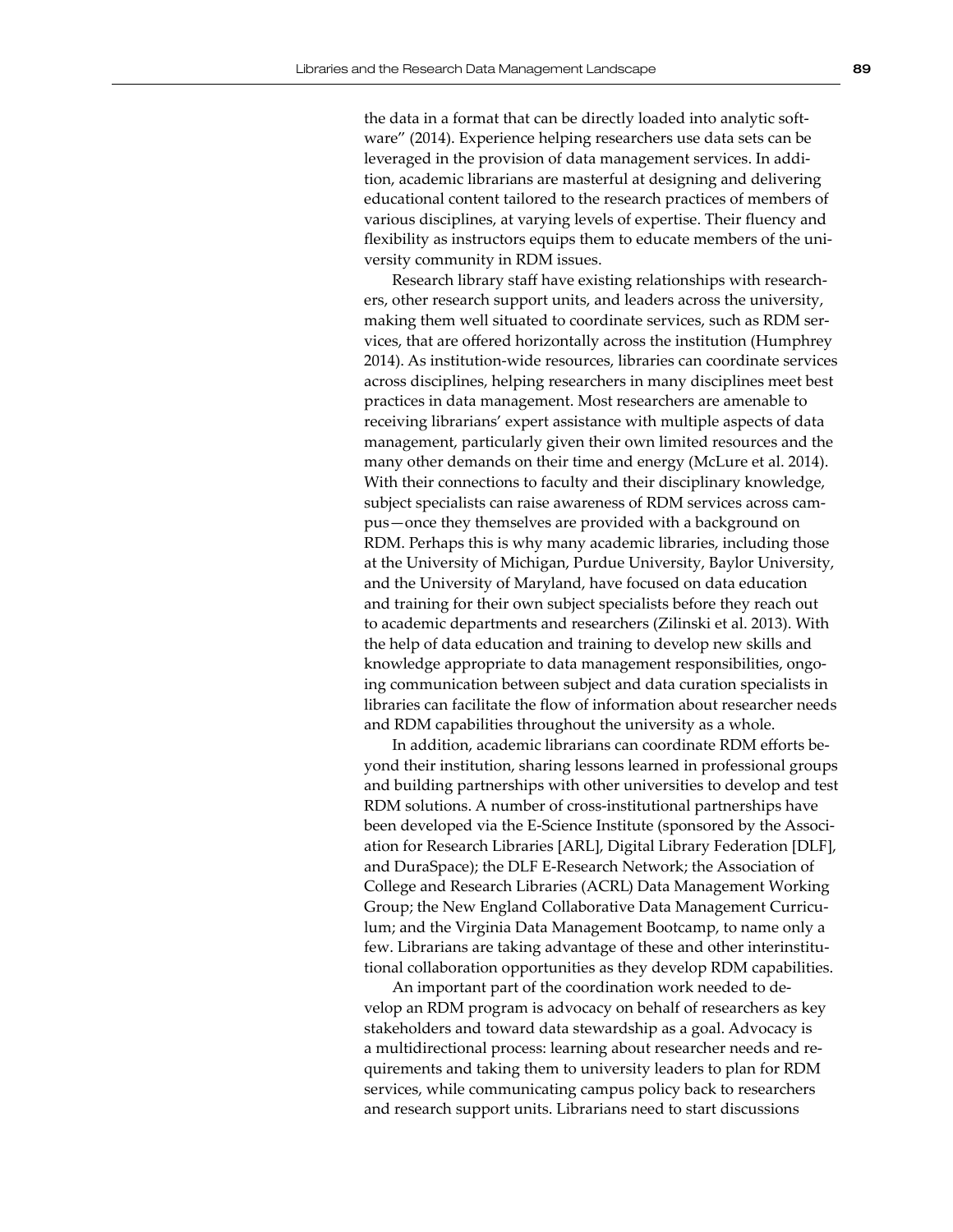about RDM across campus stakeholder groups, which may have their own preexisting goals regarding RDM. Conducted by ARL, a review of a group of library, IT, and university strategic plans among member institutions found that RDM goals cut across both library and IT plans (ARL 2014). Through outreach, libraries can leverage this mutual interest to build partnerships to develop policy and planning at the university level.

#### Research Data Management Services

Table 1 describes many of the services that can make up RDM offerings within an academic institution, lists the stakeholders concerned with each offering, and suggests activities potentially undertaken by libraries to coordinate these services. This list is neither exhaustive nor prescriptive. It does not capture the full range of services considered RDM. It will expand and change as the RDM landscape changes. It is not intended to tell research libraries what services they *should* offer. The suite of RDM services offered to a given campus community should be tailored to the needs of that community's researchers, in consideration of the organizational and technological resources available.

One major question that arises as RDM teams develop their suites of services on campus is whether to provide an institutional data repository. Although some libraries find that data sets fit easily into the infrastructure of an existing institutional repository, others consider building or licensing a standalone data repository for research data sets produced by the campus community. Some institutions have taken this route, but survey results published by the Digital Curation Centre (DCC) in 2014 underscored many institutions' preference for collaborating with other organizations to provide a research data repository (Whyte 2014). In alignment with this sentiment, some institutions and support groups opt to create federated, shared repositories. Examples include development led by the DCC in the United Kingdom and work under way in the United States by the California Digital Library and Texas Digital Library. There are, in addition, initiatives among the library and the research community for sharing metadata across institutional and disciplinary repositories. For instance, the SHARE project, cofounded in 2013 by ARL, the Association of American Universities, and the Association of Public and Land-grant Universities, is building notification tools and services to make research outcomes and outputs widely accessible, discoverable, and reusable across repositories.

Although institutional data repositories may be part of RDM services offered on campus, we believe they should be offered primarily as mechanisms to preserve and publish data that do not already have a natural disciplinary home. Institutional repositories focusing on more traditional, text-based scholarly output may seek to be comprehensive, collecting all research publications generated at their institution. However, they cannot offer the features and visibility to researchers that disciplinary repositories specializing in data sets for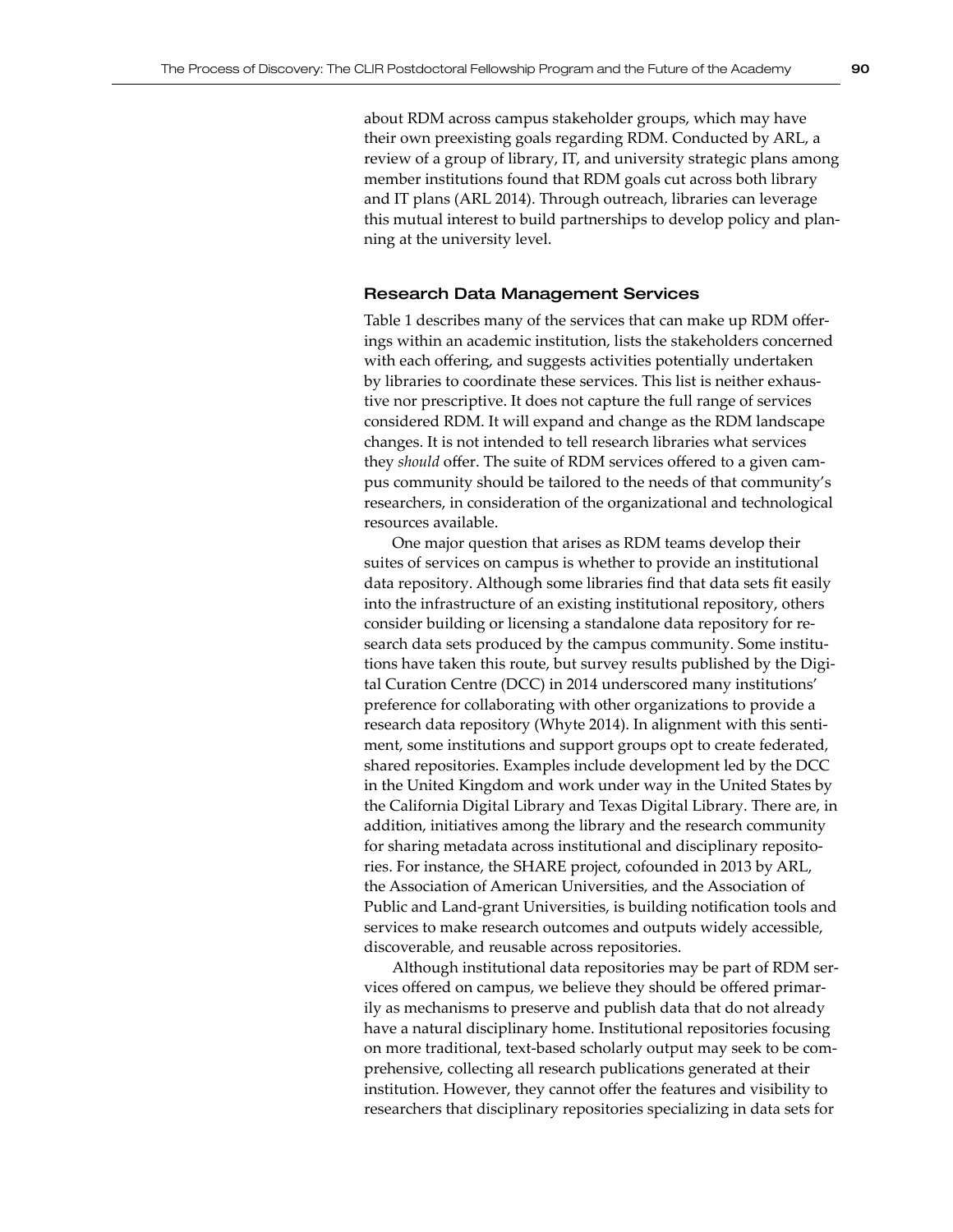| <b>Service</b>                            | <b>Key Stakeholders</b>                                                                   | <b>Library's Coordination Role</b>                                                                                                                                                                                                                   |
|-------------------------------------------|-------------------------------------------------------------------------------------------|------------------------------------------------------------------------------------------------------------------------------------------------------------------------------------------------------------------------------------------------------|
| Access control                            | Researchers, research support units                                                       | Advise on data embargoing and<br>access control issues                                                                                                                                                                                               |
| Awareness of RDM mandates and<br>services | University leadership, researchers,<br>research support units                             | Coordinate with research office<br>staff and administrators across<br>campus to raise awareness of RDM<br>mandates and services                                                                                                                      |
| Data citation                             | Researchers, research support units                                                       | Provide persistent identifiers,<br>including digital object identifiers<br>(DOIs) for data sets                                                                                                                                                      |
| Data documentation                        | Researchers, research support units                                                       | Help researchers determine how<br>best to document their data at the<br>beginning of a project, following<br>disciplinary standards                                                                                                                  |
| Data management planning                  | Governments and funders,<br>researchers, research support units,<br>university leadership | Provide outreach to university<br>leadership and research support<br>units to develop data management<br>plan assistance processes on<br>campus; connect researchers with<br>local and disciplinary resources to<br>meet funding agency requirements |
| Hosting data                              | University leadership, researchers,<br>research support units                             | Work with university leadership and<br>research support units to provide<br>infrastructure for hosting data<br>(institutional data repositories), or<br>helping connect researchers with<br>available infrastructure (disciplinary<br>repositories)  |
| Intellectual property and copyright       | Researchers, research support units                                                       | Provide guidance on intellectual<br>property and copyright matters<br>surrounding research data                                                                                                                                                      |
| Preservation                              | Researchers, research support units                                                       | Advise on appropriate data formats<br>for preservation, preparing data sets<br>for long-term preservation                                                                                                                                            |
| Privacy and confidentiality               | Researchers, research support units                                                       | Advise researchers and research office<br>staff on privacy and confidentiality<br>issues in data management                                                                                                                                          |
| Repository selection                      | Researchers, research support units                                                       | Help individuals select trusted digital<br>repositories for preserving data<br>sets, whether those are disciplinary<br>repositories or institutionally<br>managed repositories                                                                       |
| RDM workshops                             | Researchers, research support units                                                       | Communicate best practices<br>developed by the RDM community<br>to groups of researchers                                                                                                                                                             |
| Scholarly impact                          | Researchers, research support units                                                       | Promote mechanisms to track the<br>impact of data sharing - downloads,<br>citations, etc.                                                                                                                                                            |
| Scholarly output                          | Researchers, research support units                                                       | Help connect data sets to other<br>scholarly output through linked data<br>and citation mechanisms                                                                                                                                                   |

*Table 1: Research data management (RDM) service offerings*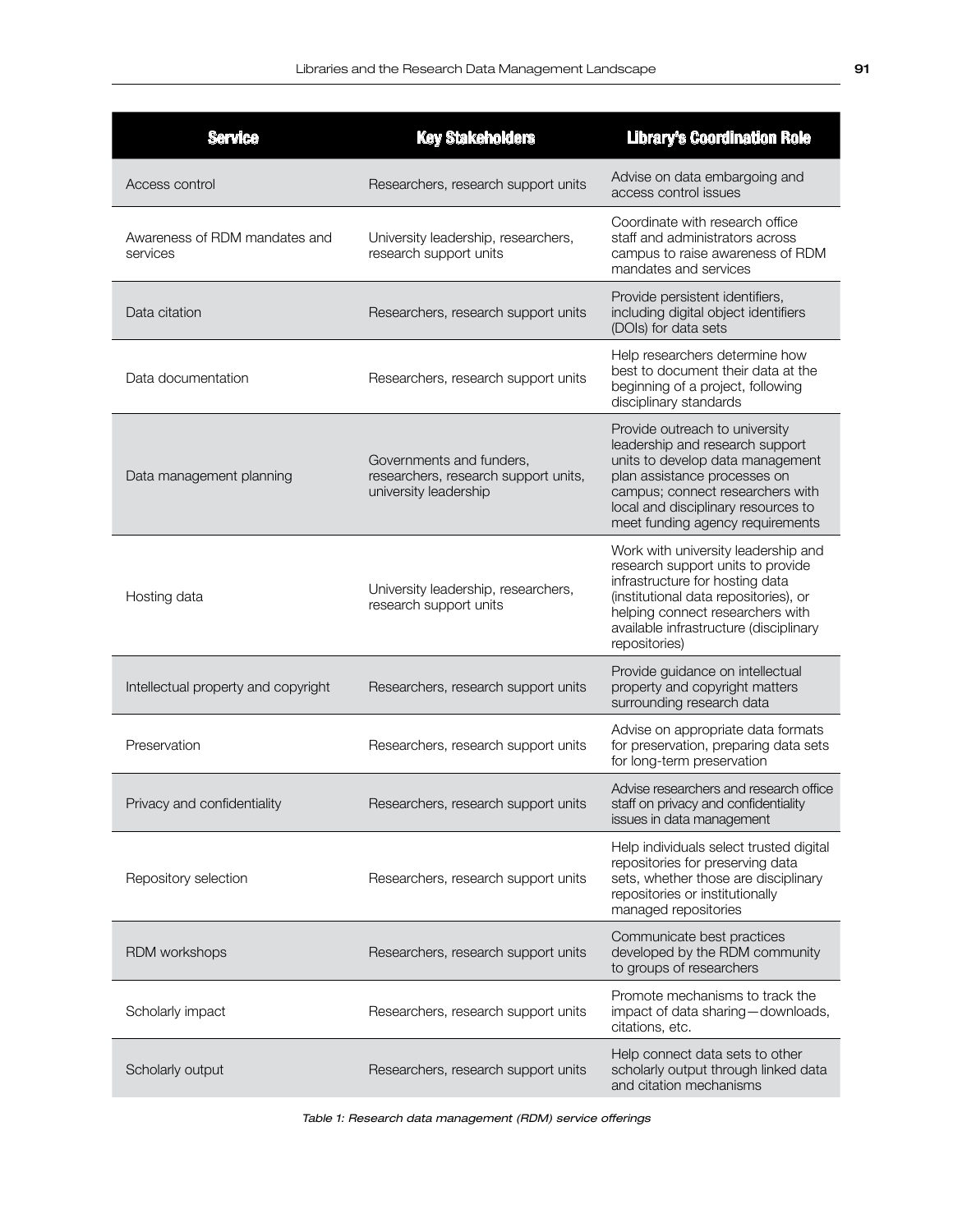a specific audience are able to provide (e.g., tDAR and the Archaeology Data Service for archaeological data). On the other hand, institutional data repositories perform an important service by archiving materials related to a research project that are not within the collecting focus of a disciplinary data repository, providing important context to research data (Strasser 2014). Although a library may decide to offer an institutional data repository as a core RDM tool in a particular university community, it is unwise to make that tool comprehensive of the entire output of research data sets on campus.

Academic libraries may choose to configure RDM services in any number of ways, given the array of tools and services that support RDM. Most campus libraries today are structured by discipline to support academic departments. However, RDM support requires activities that cut across this departmentally aligned organizational structure. Just as many academics find themselves challenged to adjust to new requirements in order to continue funding their research (Akmon et al. 2011, 330), libraries are challenged to develop RDM support that cuts across their own organizational structure. As they establish partnerships to offer RDM services in collaboration with other campus stakeholders—including offices of research, offices of sponsored programs, technology service units, research compliance offices, and academic departments—they must work broadly across disciplinary and functional units (Humphrey 2014). This breadth renders the development of RDM services an organizational challenge within research institutions.

## Activities Supporting the Development of RDM Service Offerings

Given the assortment of potential and ongoing RDM activities, many libraries are currently in a state of redefinition with a reduced budget (Lewis 2010; Lyon 2012; Shaffer 2013). Needing to create services that will be truly useful to the campus community, libraries must carefully consider their role in developing and offering RDM services. Many RDM teams undertake a number of activities to structure their service offerings. The order in which these structuring activities take place varies a great deal among universities. Some may choose to complete each of these activities prior to rolling out RDM services to the campus community, while others do them concurrently. The "right" way to combine these structuring activities with service offerings can only be decided contextually, by considering the needs of researchers, readiness and capabilities of on-campus partners, and available infrastructure on a particular campus.

As figure 3 (adapted from Akers et al. 2014) illustrates, universities have taken different paths to an RDM program, including such milestones as providing data services to researchers, building an institutional repository, performing assessment activities, offering RDM services, and providing a data repository. These components came at different times at the universities surveyed by Akers and colleagues, and not all universities completed each of these milestones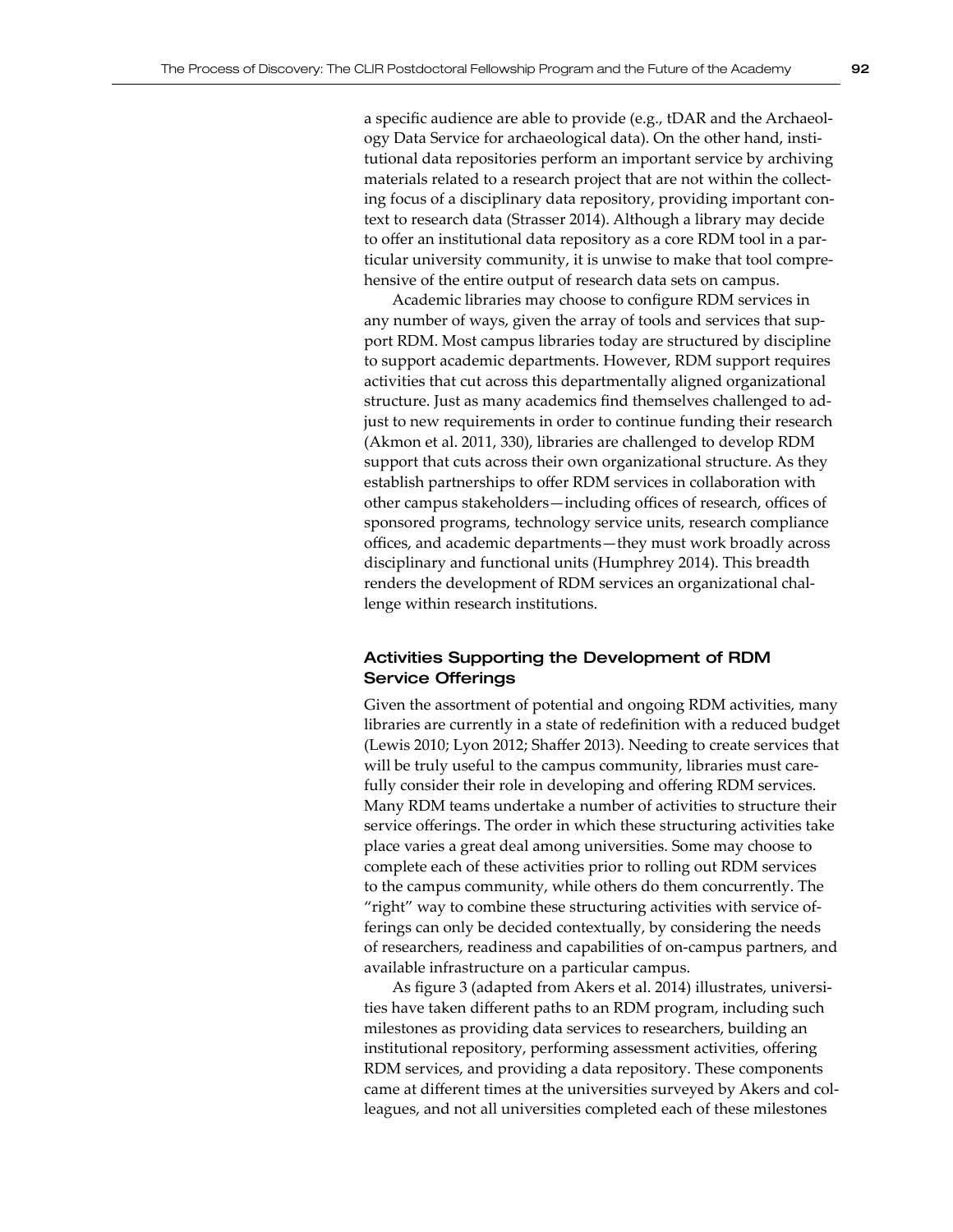

*Fig. 3: Institutional timelines for building RDM services (adapted from Akers et al. 2014; timelines in five criteria for the eight institutions are revised, and five institutions are added where authors are currently affiliated)*

in their development of RDM services. Each path is unique to the institution itself.

Many library RDM teams tend to undergo a number of common activities in the process of developing RDM services; the activities are often iterative, with the team revisiting them multiple times. These common milestones include building partnerships, conducting an environmental scan, assessing needs, and forming policy. Although many activities are inherent in building and providing RDM services, there is no one linear path.

#### *Building Partnerships*

Within a campus community, many stakeholders play important roles in planning RDM services. In their discussion of eight research universities' approaches to RDM, Akers and colleagues note that RDM activities have been initiated by reaching out to numerous groups on campus, "with university research offices, advanced research computing facilities, and campus information technology departments being prominent library partners" (2014, 184). Campus research offices such as an office of sponsored programs are essential partners, as they support grant proposal preparation and submission. Such partnerships are likely to be new, but very important, relationships for libraries building RDM services. Partnerships with campus information technology and high-performance computing centers are also vital to establishing RDM services, as these support units provide data storage and computational resources that enable data capture and analysis for research. RDM librarians should work with these units to establish mechanisms for data transfer.

As libraries develop and propose RDM services, identifying and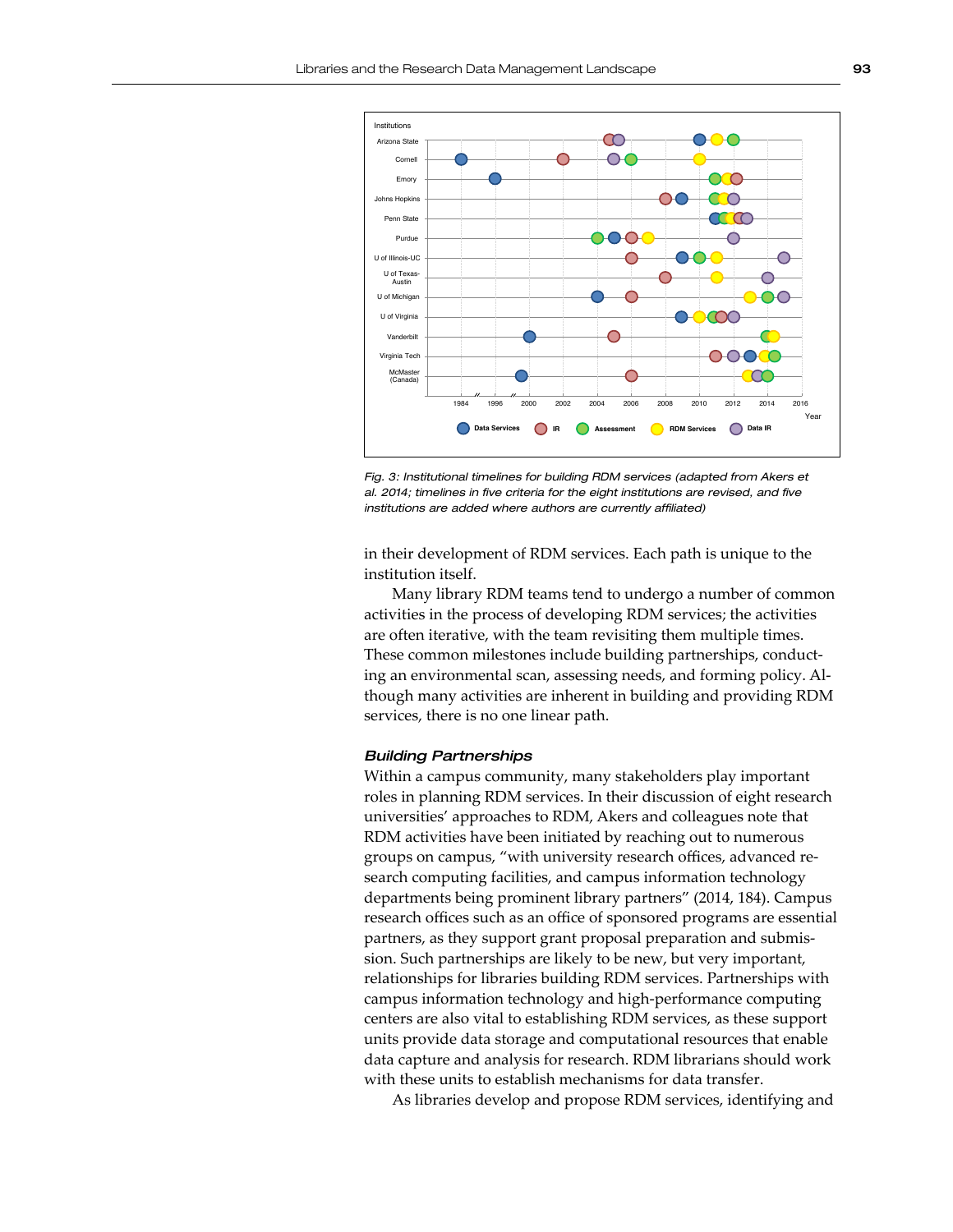creating relationships with these and other stakeholders become essential. Partners' ongoing roles may range from advisory to participatory, and they can include working to develop campus policy regarding the disposition of research data sets, advising the library's RDM team, provisioning computing infrastructure needed for data management, reviewing DMPs, and joining the RDM team as active members supporting specific projects.

## *Conducting an Environmental Scan*

Often an ongoing process, an environmental scan that supports RDM services may take place both internally and outside the institution. On campus, an internal environmental scan of the resources available and in use to support RDM in various departments serves several functions. Not only can it help identify potential partners across the university that are already considering or supporting RDM to a subset of those on campus, but also it can help map existing and potential RDM-related services and resources on campus. An external environmental scan helps RDM service providers keep current on the topic, learn from peers through reading the data management literature, participate in online discussion forums, and attend conferences organized on the subject of data management. Regular environmental scans outside the institution are essential to keep RDM librarians aware of new developments in RDM and opportunities for collaboration. Librarians can then convey these developments to campus stakeholders through ongoing education, training, and outreach.

### *Assessing Needs*

Assessments of needs, undertaken primarily through surveys and interviews with researchers on campus, have taken place at many universities to help RDM librarians determine how campus constituents manage research data and how RDM services might help. Resources such as the DCC's Data Asset Framework and the Data Curation Profiles Toolkit developed at Purdue University are openly available to help RDM service developers collect information through interviews with researchers about the data sets they produce and the resources they currently use to manage them. RDM assessment surveys reveal researchers' awareness of DMPs and identify individual and community practices of data documentation, sharing, and preservation. Surveys and interviews may also suggest departments or disciplines on campus that are potential partners for an RDM pilot project, often because of distinct data support needs discovered through the needs assessment process (e.g., Nicholls et al. 2014).

Assessment can identify and document underlying concerns of researchers, such as the degree to which DMP quality affects funding decisions and the way in which post-award compliance monitoring of data management would be carried out (Lalwani 2015). Some researchers have had NSF proposals conditionally accepted until their DMPs are revised and resubmitted, or have been informed by reviewers that their DMPs must be improved before the proposal can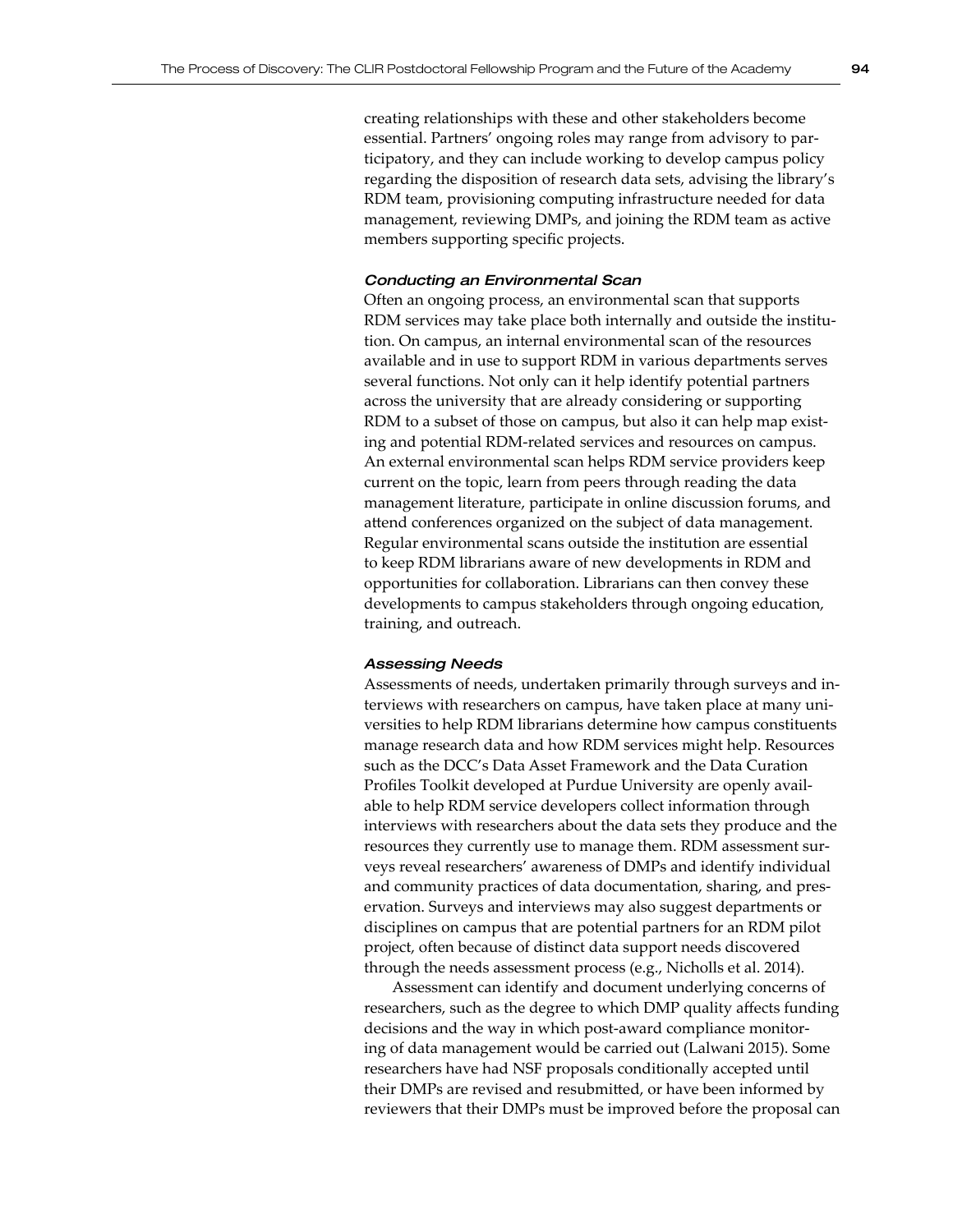be funded (personal communication, Sayeed Choudhury, 10 March 2015). In response to the varied requirements of DMPs, a number of libraries have proactively developed discipline- and NSF directoratespecific resources, effectively coordinating the RDM interests of funding agencies and researchers by offering more tailored RDM support to principal investigators (Nicholls et al. 2014).

#### *Forming Policy*

Policy development is a cross-institutional process, but by initiating the conversation about RDM policy, libraries can ensure that they have a voice in the discussion (Erway 2013). Although many RDM providers feel that policy development must have a top-down component involving the university leadership, they observe that bottomup engagement is also essential to build buy-in among stakeholders (Pinfield et al. 2014). With their cross-institutional connections throughout campus, libraries are in a good position to help manage and represent stakeholder interests to a policy development group.

Qualitative analysis conducted by Pinfield and associates (2014) showed that the policy development process typically involves consultation with RDM stakeholders across the institution, that it is often iterative in nature, and that policymakers commonly adapt elements from other institutions to suit their own needs. In many of the U.K. institutions investigated in the study, libraries and librarians actively participated and facilitated RDM policy development (Pinfield et al. 2014). These findings support recommendations made by previous authors (Erway 2014; Jones et al. 2013; Lewis 2010) that libraries should be active leaders and coordinators in these efforts. The University of Alberta's Research Policy (2015) is an excellent example of the library's potential role in institutional data policymaking and RDM support. As part of the policy framework, the library assumed a leadership role as one of the offices of administrative responsibility supporting the Research Records Management and Preservation Guidelines (University of Alberta 2013).

Deciding which of these RDM activities to undertake first presents a daunting task to university library leaders and librarians. Many are taking advantage of federated RDM support groups and other resources beyond the institution for guidance in their efforts. Two such federated approaches are the E-Science Institute (ARL/DLF/Duraspace) and the DLF E-Research Peer Network Program. More than 50 college and research universities have participated in either or both of these two programs over the last few years. Through participation in these programs, librarians built connections with peers, including CLIR fellows, and took inspiration from advances in RDM made by other academic libraries. More importantly, though, participation helped build dialog between campus leaders and librarians and often resulted in new hires designated to work on RDM service development and implementation. The E-Science Institute, in particular, required representation from library leadership, librarians, and campus IT from each institution. Participation also served as a training opportunity for liaison librarians with new data responsibilities and offered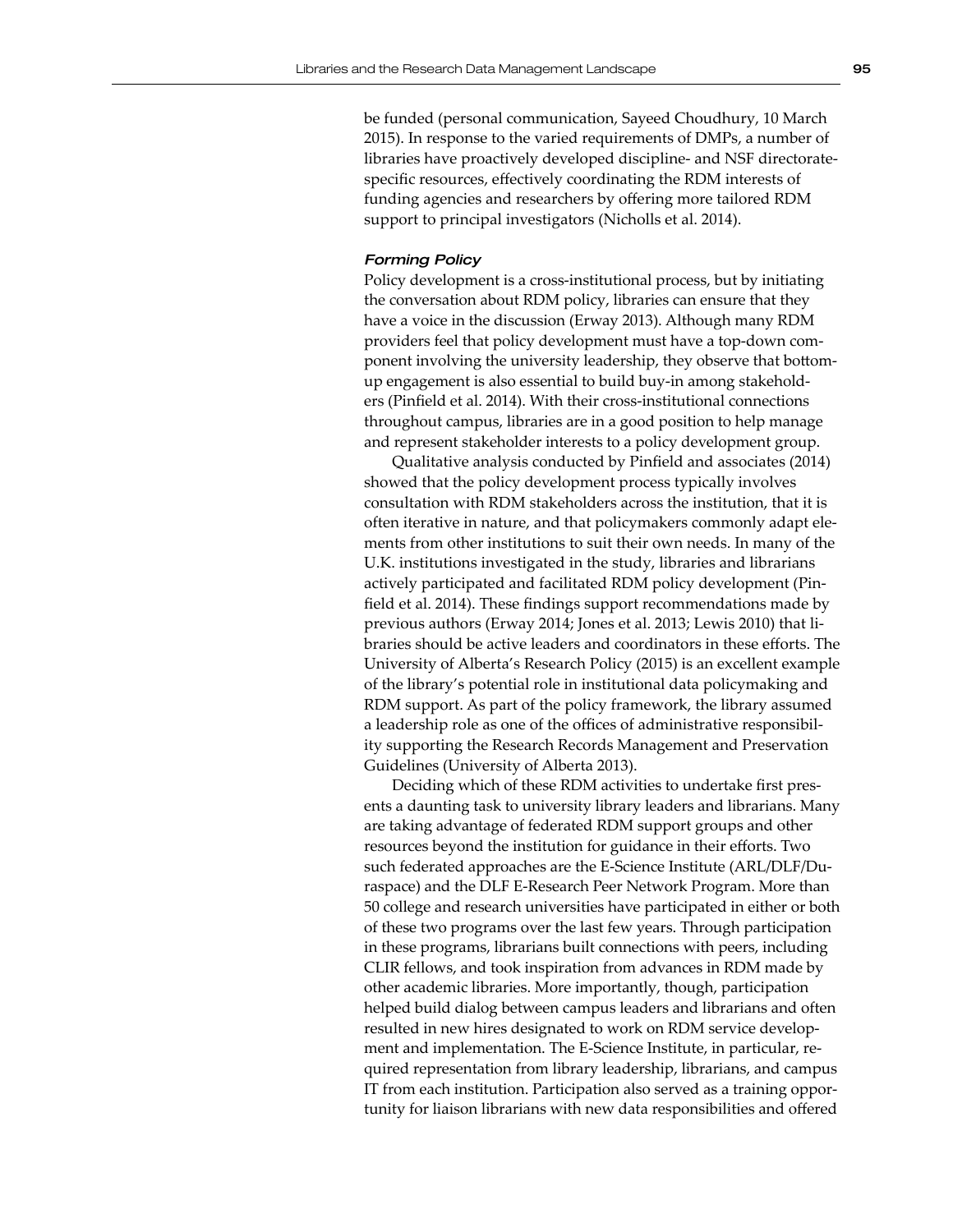a way to identify potential partnerships and investigate relationships among stakeholders through interviews of researchers and campus administrators. Librarians at Montana State University and the University of Manitoba mentioned their attendance at the E-Research Network (DLF) specifically as playing an important role in helping them bolster their support for RDM (Clark 2015; Ishida 2014).

## How Can RDM Services Help Libraries Enlarge Their Role?

Academic libraries find more and more opportunities to provide services throughout the different phases of the research life cycle: RDM is one of these areas, as are digital humanities, digital projects support, and others, where libraries can help academics as they produce and disseminate research. We believe that RDM offers an opportunity for libraries to reformulate their role in the life of the university.

Libraries offering RDM services can have a great impact on their campus communities by supporting communication among researchers, enhancing knowledge of the data life cycle, providing disciplinary and institutional resources, and emphasizing the importance of documentation of data sharing (McLure et al. 2014, 158). Within and beyond the institution, many libraries and associated entities work to bring together the various RDM stakeholder groups to create collaborative and cooperative solutions (Tenopir et al. 2012). At the institutional level, the establishment of hybrid positions for researchers in the library has removed barriers between the librarians and the researchers when they are developing RDM services and solutions, as illustrated by the Sloan Foundation-supported Data Curation Fellows for the Sciences and Social Sciences program that places academics in research libraries (CLIR 2013). Through a cohort of postdoctoral fellows placed at universities around the United States and Canada, more than 20 participating universities are working to develop their RDM programs while taking advantage of the ongoing learning activities of fellows.

Beyond the institution, libraries play an active role in developing national and international federated RDM support groups, which have been formed to encourage data stewardship and to share efficiencies of scale. National groups such as the Australian National Data Service and the United Kingdom's DCC seek to support and enhance national research data environments by providing a range of resources, services, and tools that facilitate data curation, connection, discovery, and reuse. At an international level, communities such as the Committee on Data for Science and Technology and the recently formed Research Data Alliance seek to improve the quality and accessibility of data across technologies and countries in science and across all disciplines, respectively.

Without doubt, the library is well situated to be a key player in data management, curation, and preservation. Because best practice in RDM dictates that research data be actively curated, not just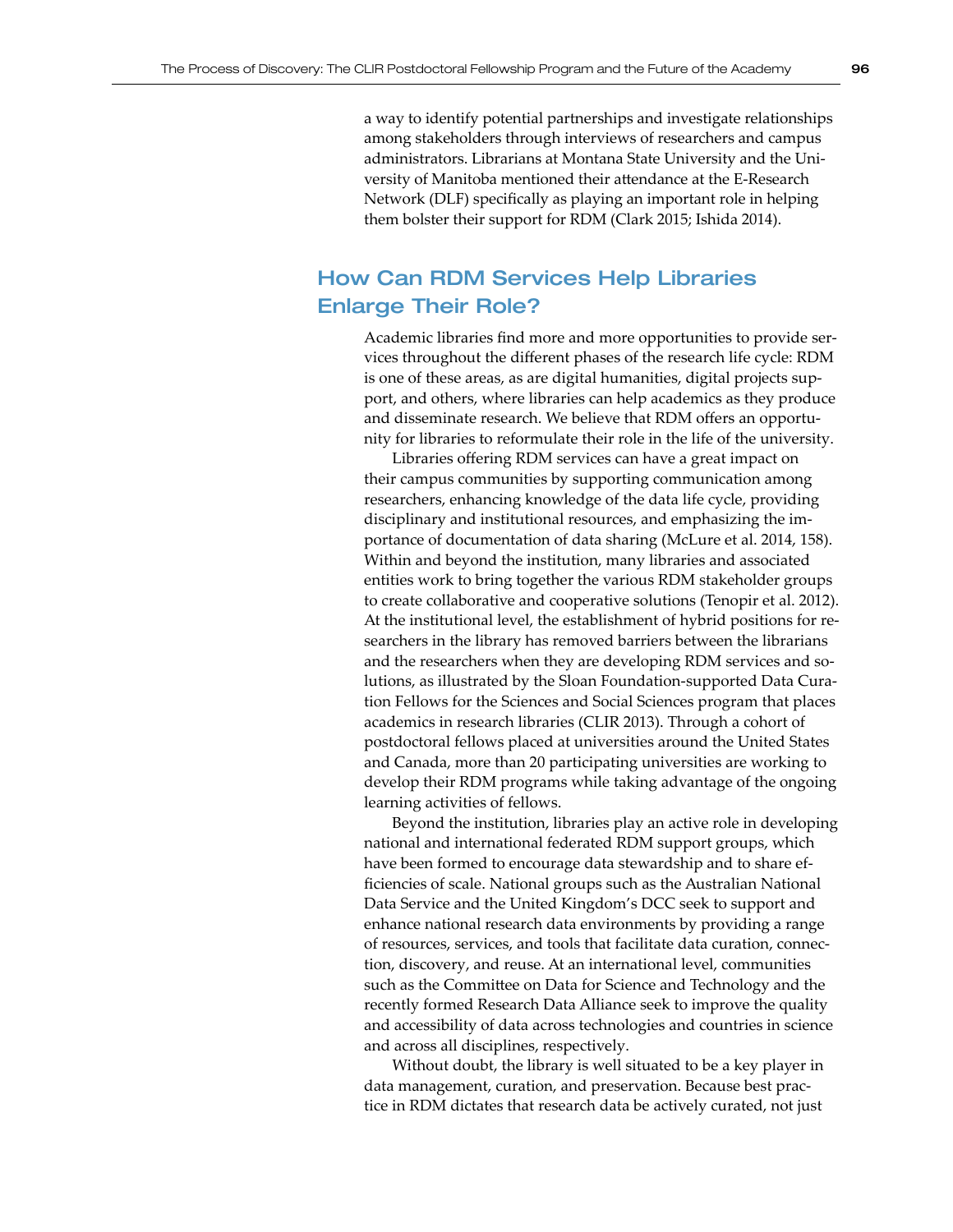stored or backed up, librarians are positioned to train and assist researchers in long-term curation of data (Erway 2013, 10–12). Recent studies show that academic researchers, however, are uncertain of their responsibilities regarding data management and unsure where to seek help (Mischo et al. 2014; Parham et al. 2012; Steinhart et al. 2012). Although RDM outreach efforts can alleviate this problem over time, several questions remain. Are academics ready and open to being trained by librarians? What are the barriers to further engaging researchers at the faculty level? Can programs like CLIR's Postdoctoral Fellowship Program help bridge the library-researcher gap where it exists? Perhaps the biggest challenge in all this is to change the perceptions of overworked academics who have no time or desire to undergo any kind of training and view depositing their work or data in a repository as nothing more than an administrative function (Jones 2007, 9, 16–17; Pinfield et al. 2014). The library can change these perceptions by actively helping researchers navigate the requirements, demands, and tools that make up the RDM landscape, particularly when it comes to the organization, preservation, and sharing of research data.

The library can play a key role in the move toward research data stewardship, one of many changes to research practice enabled by digital technologies. However, although "many research processes have transitioned from print to digital, the standards and training used to ensure research integrity have not" (Coates 2014, 598). Librarians can help researchers navigate these "changing cultures of research." As Coates argues, "culture change is complex and slow, so we first need to understand which research practices are effective in promoting integrity and then determine how to encourage and reward those practices" (599).

In this same context, it is important to note the power and influence of established networks of field-specific social influence among peers, mentors, and senior scholars that often determine the amount of trust given to a certain repository and the research data that the repository accumulates (Roland and Lee 2013; Yakel, et al. 2013; Yoon 2014; Zimmerman 2007). Despite entrenched challenges in a changing landscape, libraries play a role—promoting the principle that data sharing enhances the integrity of research by permitting results to be reproduced and reexamined, directly supporting the academic enterprise. By offering data management training and services to researchers, particularly early career researchers and graduate students, libraries can help encourage a cultural shift toward effective data stewardship and value to data sets, making them meaningful and useful digital objects into the future.

Librarians do need to recognize that they are not the only group increasing their involvement in the research life cycle. Funding agencies, through DMP requirements, and publishers, through software managing the publication process, are other stakeholders recognizing and acting on parts of the research life cycle beyond the point of publication. Librarians, however, are offering their services from the position of a trusted institution and from an embedded understanding of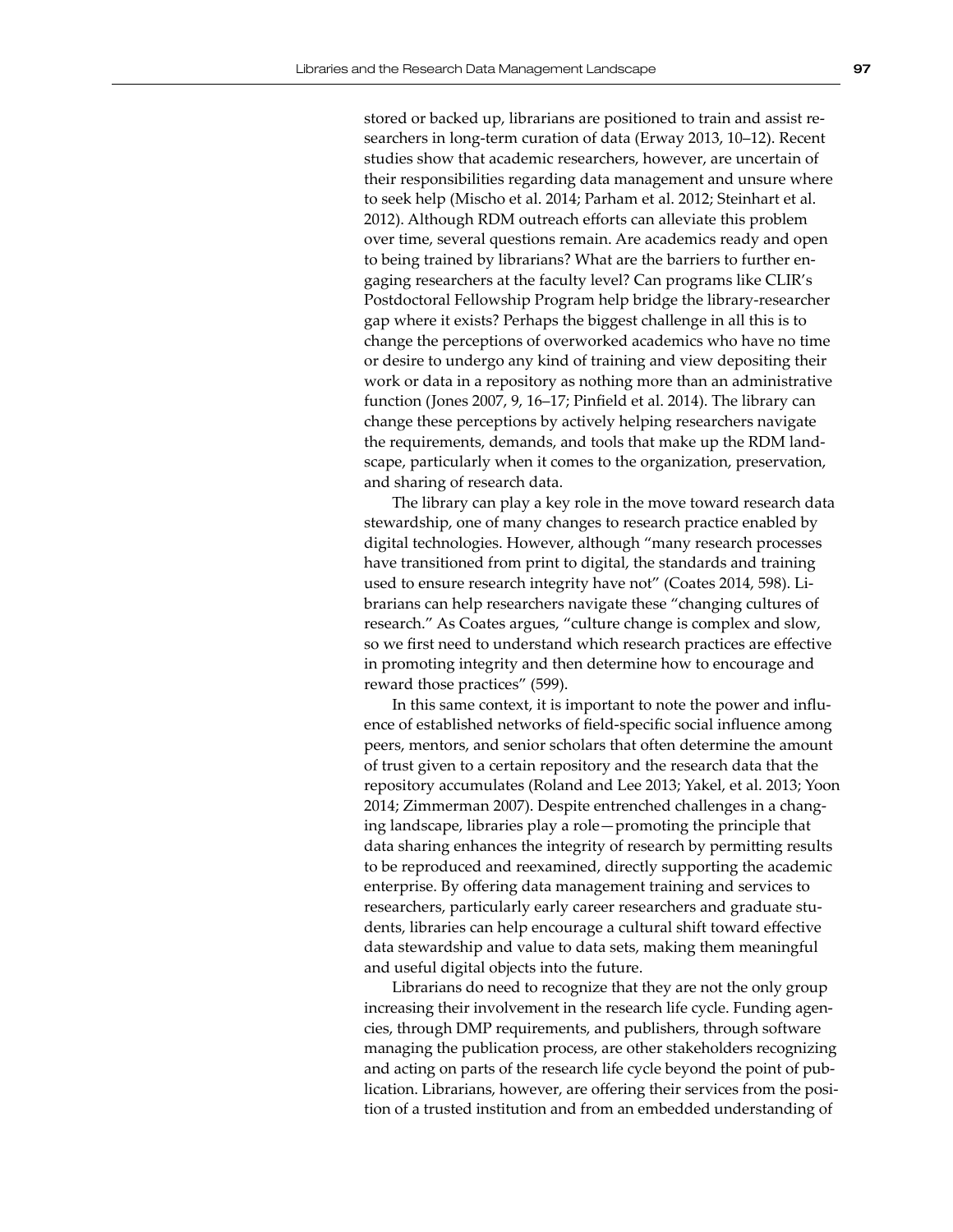the university context. If libraries actively take advantage of this position, they can possibly transform their relationships with the larger institution they serve and with researchers, tying RDM to the changing role of the academic library. In addition to the important role of educating researchers about the RDM landscape, libraries can, and should, take on the role of advocate. Building on knowledge gained of researcher needs and requirements, libraries can take these issues directly to campus administrators in order to plan for RDM services. And they can do this while communicating campus policy back to members of academic departments, helping to complete the RDM feedback loop. Because of their ability to help coordinate between different stakeholders and foster collaborations, no matter what RDM or other research services individual libraries choose to offer, academic libraries should remain a vocal and critical part of the discussion.

## References

*All URLs are current as of September 1, 2015*

ACSESS Digital Library. 2015. *Dataset Paper Author and Reviewer Instructions*. Available at [https://dl.sciencesocieties.org/publications/jeq/](https://dl.sciencesocieties.org/publications/jeq/author-instructions-datasets) [author-instructions-datasets](https://dl.sciencesocieties.org/publications/jeq/author-instructions-datasets).

Akers, Katherine G., and Jennifer Doty. 2013 Disciplinary differences in faculty research data management practices and perspectives. *International Journal of Digital Curation* 8 (2): 5–26. Available at [http://](http://ijdc.net/index.php/ijdc/article/view/263) [ijdc.net/index.php/ijdc/article/view/263](http://ijdc.net/index.php/ijdc/article/view/263).

Akers, Katherine G., Fe C. Sferdean, Natsuko H. Nicholls, and Jennifer A. Green. 2014. Building Support for Research Data Management: Biographies of Eight Research Universities. *International Journal of Digital Curation* 9 (2): 171–191. [doi:10.2218/ijdc.v9i2.327](http://dx.doi.org/10.2218/ijdc.v9i2.327).

Akmon, Dharma, Ann Zimmerman, Morgan Daniels, and Margaret Hedstrom. 2011. The Application of Archival Concepts to a Data-Intensive Environment: Working with Scientists to Understand Data Management and Preservation Needs. *Archival Science* 11 (3–4): 329–348. Available at [http://link.springer.com/article/10.1007%2](http://link.springer.com/article/10.1007%2Fs10502-011-9151-4) [Fs10502-011-9151-4](http://link.springer.com/article/10.1007%2Fs10502-011-9151-4).

ARL (Association of Research Libraries). 2014. *Report of the Association of Research Libraries Strategic Thinking and Design Initiative*. Available at [http://www.arl.org/storage/documents/publications/strategic](http://www.arl.org/storage/documents/publications/strategic-thinking-design-full-report-aug2014.pdf)[thinking-design-full-report-aug2014.pdf](http://www.arl.org/storage/documents/publications/strategic-thinking-design-full-report-aug2014.pdf).

Baker, Karen S., and Lynn Yarmey. 2009. Data Stewardship: Environmental Data Curation and a Web-of-Repositories. Remote Repositories—Distant Origin. *International Journal of Digital Curation* 4 (2): 12–27.

California Digital Library. 2014. Dash: About Dash. University of California Curation Center. Available at [https://dash.library.ucsc.](https://dash.library.ucsc.edu/xtf/search?smode=aboutPage) [edu/xtf/search?smode=aboutPage](https://dash.library.ucsc.edu/xtf/search?smode=aboutPage).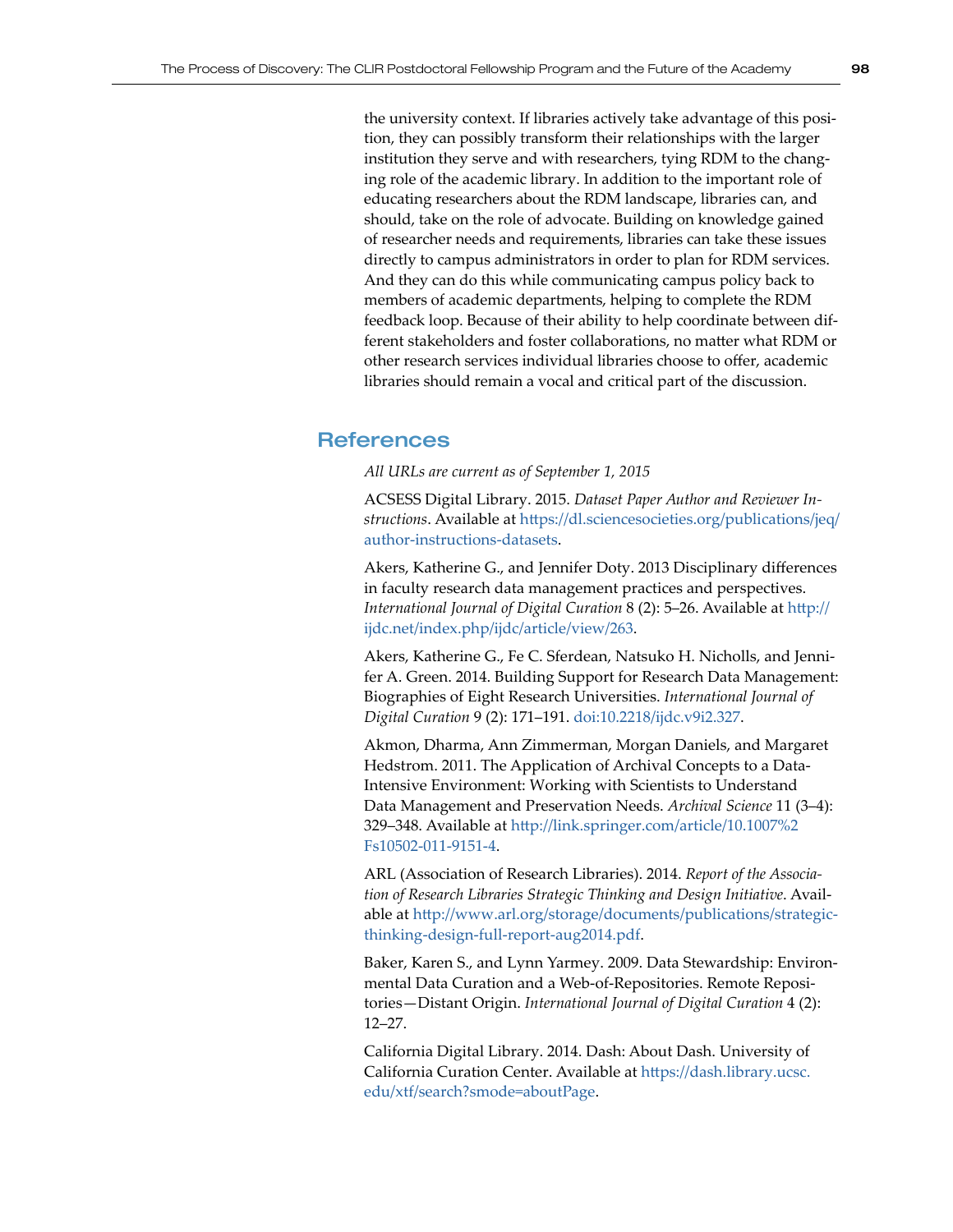Candela, Leonardo, Donatella Castelli, Paolo Manghi, and Alice Tani. 2015. Data Journals: A survey. *Journal of the Association for Information Science and Technology*. Available at [http://onlinelibrary.wiley.com/](http://onlinelibrary.wiley.com/doi/10.1002/asi.23358/abstract) [doi/10.1002/asi.23358/abstract](http://onlinelibrary.wiley.com/doi/10.1002/asi.23358/abstract).

Clark, Jason. 2015. About the DLF E-Research Network. DLF Events, Blog post, March 2, 2015. Available at [http://www.diglib.org/](http://www.diglib.org/archives/8010/) [archives/8010/](http://www.diglib.org/archives/8010/).

Coates, Heather. 2014. Ensuring Research Integrity: The Role of Data Management in Current Crises. *College & Research Libraries News*, 75 (11): 598–601. Available at<http://crln.acrl.org/content/75/11/598.full>.

Corrall, Sheila, Mary Anne Kennan, and Waseem Afzal. 2013. Bibliometrics and Research Data Management Services: Emerging Trends in Library Support for Research. *Library Trends* 61 (3): 636–674. Available at [http://muse.jhu.edu/login?auth=0&type=summary&url=/jour](http://muse.jhu.edu/login?auth=0&type=summary&url=/journals/library_trends/v061/61.3.corrall02.html)[nals/library\\_trends/v061/61.3.corrall02.html](http://muse.jhu.edu/login?auth=0&type=summary&url=/journals/library_trends/v061/61.3.corrall02.html).

Council on Library and Information Resources (CLIR). 2013. CLIR Receives Sloan Foundation Grant for Data Curation Fellows. News release, April 1, 2013. Available at [http://www.clir.org/about/news/](http://www.clir.org/about/news/pressrelease/sloan-data-curation-award) [pressrelease/sloan-data-curation-award](http://www.clir.org/about/news/pressrelease/sloan-data-curation-award).

Cox, Andrew, and Stephen Pinfield. 2013. Research Data Management and Libraries: Current Activities and Future Priorities. *Journal of Librarianship and Information Science* 46 (4): 299–316. Available at <http://lis.sagepub.com/content/46/4/299>.

Data Asset Framework. Available at <http://www.data-audit.eu/>.

Data Curation Profiles Toolkit. Available at [http://datacurationpro](http://datacurationprofiles.org/)[files.org/](http://datacurationprofiles.org/)

Dietrich, Dianne, Trisha Adamus, Alison Miner, and Gail Steinhart. 2012. De-mystifying the Data Management Requirements of Research Funders. *Issues in Science and Technology Librarianship* 70.

Erway, Ricky. 2013. *Starting the Conversation: University-wide Research Data Management Policy*. Dublin, OH: OCLC Research. Available at [http://www.oclc.org/content/dam/research/publications/](http://www.oclc.org/content/dam/research/publications/library/2013/2013-08.pdf) [library/2013/2013-08.pdf](http://www.oclc.org/content/dam/research/publications/library/2013/2013-08.pdf).

Harley, Diane, Sophia Krzys Acord, Sara Earl-Novell, Shannon Lawrence, and C. Judson King. 2010. *Assessing the Future Landscape of Scholarly Communication: An Exploration of Faculty Values and Needs in Seven Disciplines*. Berkeley, CA: The Center for Studies in Higher Education. Available at [http://escholarship.org/uc/cshe\\_fsc](http://escholarship.org/uc/cshe_fsc).

Heidorn, P. Bryan. 2011. The Emerging Role of Libraries in Data Curation and E-science. *Journal of Library Administration* 51 (7–8): 662–672. Available at [http://www.tandfonline.com/doi/abs/10.1080/01](http://www.tandfonline.com/doi/abs/10.1080/01930826.2011.601269#.VbpjALcwdaQ) [930826.2011.601269#.VbpjALcwdaQ](http://www.tandfonline.com/doi/abs/10.1080/01930826.2011.601269#.VbpjALcwdaQ).

Horton, Laurence, and DCC. 2014. *Overview of UK Institution RDM Data Policies*. Digital Curation Centre. Available at [http://www.dcc.](http://www.dcc.ac.uk/resources/policy-and-legal/institutional-data-policies) [ac.uk/resources/policy-and-legal/institutional-data-policies](http://www.dcc.ac.uk/resources/policy-and-legal/institutional-data-policies).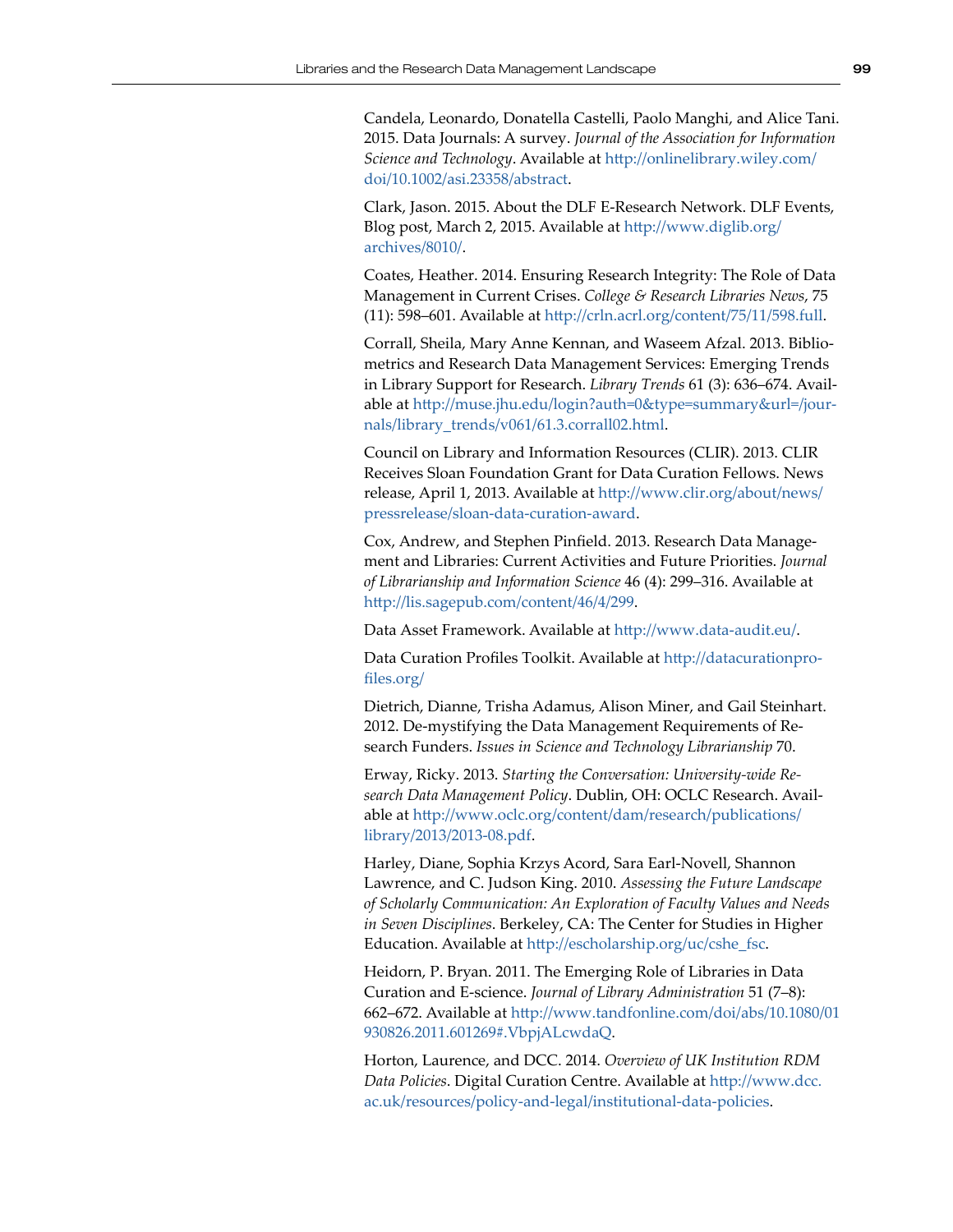Humphrey, Chuck. 2014. Are Libraries Organized to Provide Research Data Management Services? Preserving Research Data in Canada, Blog post, December 10, 2014. Available at [http://preserv](http://preservingresearchdataincanada.net/2014/12/04/are-libraries-organized-to-provide-research-data-management-services/)[ingresearchdataincanada.net/2014/12/04/are-libraries-organized-to](http://preservingresearchdataincanada.net/2014/12/04/are-libraries-organized-to-provide-research-data-management-services/)[provide-research-data-management-services/](http://preservingresearchdataincanada.net/2014/12/04/are-libraries-organized-to-provide-research-data-management-services/).

Ishida, Mayu. 2014. Building a Community of Practice for Research Data Services. Blog post, October 9, 2014. Available at [http://connect.clir.org/blogs/mayu-ishida/2014/10/09/](http://connect.clir.org/blogs/mayu-ishida/2014/10/09/building-a-community-of-practice-for-research-data-services) [building-a-community-of-practice-for-research-data-services](http://connect.clir.org/blogs/mayu-ishida/2014/10/09/building-a-community-of-practice-for-research-data-services).

Jones, Catherine. 2007. *Institutional Repositories: Content and Culture in an Open Access Environment*. Oxford, England: Chandos Publishing.

Jones, Sarah, Graham Pryor, and Angus Whyte. 2013. *How to Develop Research Data Management Services—A Guide for HEIs*. DCC Howto Guides. Edinburgh: Digital Curation Centre. Available at [http://](http://www.dcc.ac.uk/resources/how-guides) [www.dcc.ac.uk/resources/how-guides](http://www.dcc.ac.uk/resources/how-guides).

Lalwani, Leena. 2015. NSF DMP Review Cases at University of Michigan. E-mail interview. March 2, 2015.

Lewis, Martin. 2010. Libraries and the Management of Research Data*.* In *Envisioning Future Academic Library Services*, edited by Sue McKnight, 145–168. London: Facet Publishing.

Lyon, Liz. 2012. The Informatics Transform: Re-Engineering Libraries for the Data Decade. *International Journal of Digital Curation* 7 (1): 126–138. Available at<http://ijdc.net/index.php/ijdc/article/view/210>.

McLure, Merinda, Allison V. Level, Catherine L. Cranston, and Beth Oehlerts. 2014. Data Curation: A Study of Researcher Practices and Needs. *portal: Libraries and the Academy* 14 (2): 139–164. Available at [https://muse.jhu.edu/login?auth=0&type=summary&url=/journals/](https://muse.jhu.edu/login?auth=0&type=summary&url=/journals/portal_libraries_and_the_academy/v014/14.2.mclure.pdf) [portal\\_libraries\\_and\\_the\\_academy/v014/14.2.mclure.pdf](https://muse.jhu.edu/login?auth=0&type=summary&url=/journals/portal_libraries_and_the_academy/v014/14.2.mclure.pdf).

MetaArchive Cooperative Outreach Committee. 2015. *Getting to the Bottom Line: 20 Cost Questions for Digital Preservation*. Available at <http://www.metaarchive.org/cost-questions>.

Mischo, William H., Mary C. Schlembach, and Megan N. O'Donnell. 2014. An Analysis of Data Management Plans in University of Illinois National Science Foundation Grant Proposals. *Journal of eScience Librarianship* 3 (1): 31–43.

Newton, Mark P., Christopher C. Miller, Marianne S. Bracke. 2011. Librarian Roles in Institutional Repository Data Set Collecting: Outcomes of a Research Library Task Force. *Libraries Research Publications*. Paper 122. [http://docs.lib.purdue.edu/lib\\_research/122](http://docs.lib.purdue.edu/lib_research/122).

Nicholls, Natsuko, Sara M. Samuel, Leena N. Lalwani, Paul F. Grochowski, and Jennifer A. Green. 2014. Resources to Support Faculty Writing Data Management Plans: Lessons Learned from an Engineering Pilot. *International Journal of Digital Curation* 9 (1): 242–252. Available at <http://www.ijdc.net/index.php/ijdc/article/view/315>.

Parham, Susan W., Jon Bodnar, and Sara Fuchs. 2012. Supporting Tomorrow's Research: Assessing Faculty Data Curation Needs at Georgia Tech. *College & Research Libraries News* 78 (1): 10–13.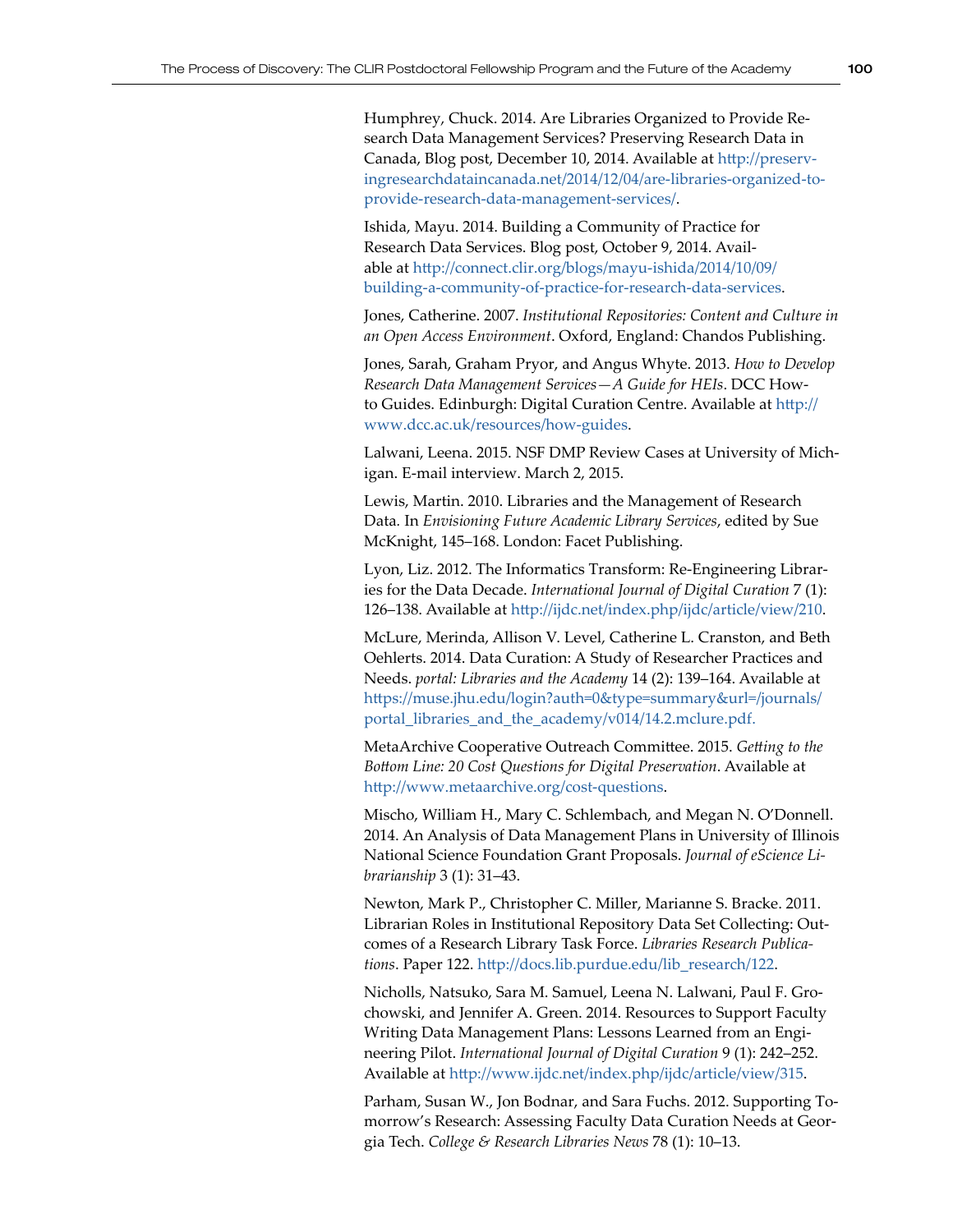Pinfield, Stephen, Andrew M. Cox, and Jen Smith. 2014. Research Data Management and Libraries: Relationships, Activities, Drivers and Influences. *PLOS ONE.* Available at [http://journals.plos.org/](http://journals.plos.org/plosone/article?id=10.1371/journal.pone.0114734) [plosone/article?id=10.1371/journal.pone.0114734](http://journals.plos.org/plosone/article?id=10.1371/journal.pone.0114734).

Pryor, Graham. 2012. Why Manage Research Data? In *Managing Research Data,* edited by Graham Pryor, 1–16. London: Facet Publishing.

Re3data.org team. 2015. DataCite to Manage and Develop re3data. org. Blog post, May 4, 2015. Available at [http://www.re3data.](http://www.re3data.org/2015/05/datacite-to-manage-and-develop-re3data-org/) [org/2015/05/datacite-to-manage-and-develop-re3data-org/](http://www.re3data.org/2015/05/datacite-to-manage-and-develop-re3data-org/).

Roland, Betsy, and Charlotte P. Lee. 2013. Beyond Trust and Reliability: Reusing Data in Collaborative Cancer Epidemiology Research. *CSCW '13 Proceedings of the 2013 Conference on Computer Supported Cooperative Work*, 435–444. New York: Association for Computing Machinery.

Shaffer, Christopher. 2013. The Role of the Library in the Research Enterprise. *Journal of EScience Librarianship* 2 (1): 8–15. doi:10.7191/ jeslib.2013.1043.

Steinhart, Gail, Eric Chen, Florio Arguillas, Dianne Dietrich, and Stefan Kramer. 2012. Prepared to Plan? A Snapshot of Researcher Readiness to Address Data Management Planning Requirements. *Journal of eScience Librarianship* 1 (2): 63–78. Available at [http://dx.doi.](http://dx.doi.org/10.7191/jeslib.2012.1008) [org/10.7191/jeslib.2012.1008](http://dx.doi.org/10.7191/jeslib.2012.1008).

Strasser, Carly. 2014. *Institutional Repositories: Part 2*. Datapub blog post, Feb. 20, 2014. California Digital Library. Available at [http://](http://datapub.cdlib.org/2014/02/20/institutional-repositories-part-2/) [datapub.cdlib.org/2014/02/20/institutional-repositories-part-2/](http://datapub.cdlib.org/2014/02/20/institutional-repositories-part-2/).

Tenopir, Carol, Ben Birch, and Suzie Allard. 2012. *Academic Libraries and Research Data Services*. Chicago, IL: Association of College and Research Libraries. Available at [http://www.ala.org/acrl/sites/ala.org.](http://www.ala.org/acrl/sites/ala.org.acrl/files/content/publications/whitepapers/Tenopir_Birch_Allard.pdf) [acrl/files/content/publications/whitepapers/Tenopir\\_Birch\\_Allard.](http://www.ala.org/acrl/sites/ala.org.acrl/files/content/publications/whitepapers/Tenopir_Birch_Allard.pdf) [pdf](http://www.ala.org/acrl/sites/ala.org.acrl/files/content/publications/whitepapers/Tenopir_Birch_Allard.pdf).

University of Alberta. 2013. *Research Records Stewardship Guidance Procedure. Appendix A: Research Records Management and Preservation Guidelines*. Available at [https://policiesonline.ualberta.ca/PoliciesPro](https://policiesonline.ualberta.ca/PoliciesProcedures/Procedures/Research-Records-Stewardship-Guidance-Procedure-Appendix-A-Research-Records-Management-and-Preservation-Guidelines.pdf)[cedures/Procedures/Research-Records-Stewardship-Guidance-Proce](https://policiesonline.ualberta.ca/PoliciesProcedures/Procedures/Research-Records-Stewardship-Guidance-Procedure-Appendix-A-Research-Records-Management-and-Preservation-Guidelines.pdf)[dure-Appendix-A-Research-Records-Management-and-Preservation-](https://policiesonline.ualberta.ca/PoliciesProcedures/Procedures/Research-Records-Stewardship-Guidance-Procedure-Appendix-A-Research-Records-Management-and-Preservation-Guidelines.pdf)[Guidelines.pdf](https://policiesonline.ualberta.ca/PoliciesProcedures/Procedures/Research-Records-Stewardship-Guidance-Procedure-Appendix-A-Research-Records-Management-and-Preservation-Guidelines.pdf).

University of Alberta. 2015. *Research Policy*. Available at [https://](https://policiesonline.ualberta.ca/PoliciesProcedures/Policies/Research-Policy.pdf) [policiesonline.ualberta.ca/PoliciesProcedures/Policies/Research-Policy.pdf](https://policiesonline.ualberta.ca/PoliciesProcedures/Policies/Research-Policy.pdf).

U.S. Department of Energy. 2014. *Statement on Digital Data Management*. Available at [http://science.energy.gov/funding-opportunities/](http://science.energy.gov/funding-opportunities/digital-data-management/) [digital-data-management/](http://science.energy.gov/funding-opportunities/digital-data-management/).

U.S. Department of Health and Human Services. 2015. *Public Access Plans Cover Letter*. Available at [http://www.hhs.gov/open/public](http://www.hhs.gov/open/public-access/public-access-plans-cover-letter.html)[access/public-access-plans-cover-letter.html](http://www.hhs.gov/open/public-access/public-access-plans-cover-letter.html).